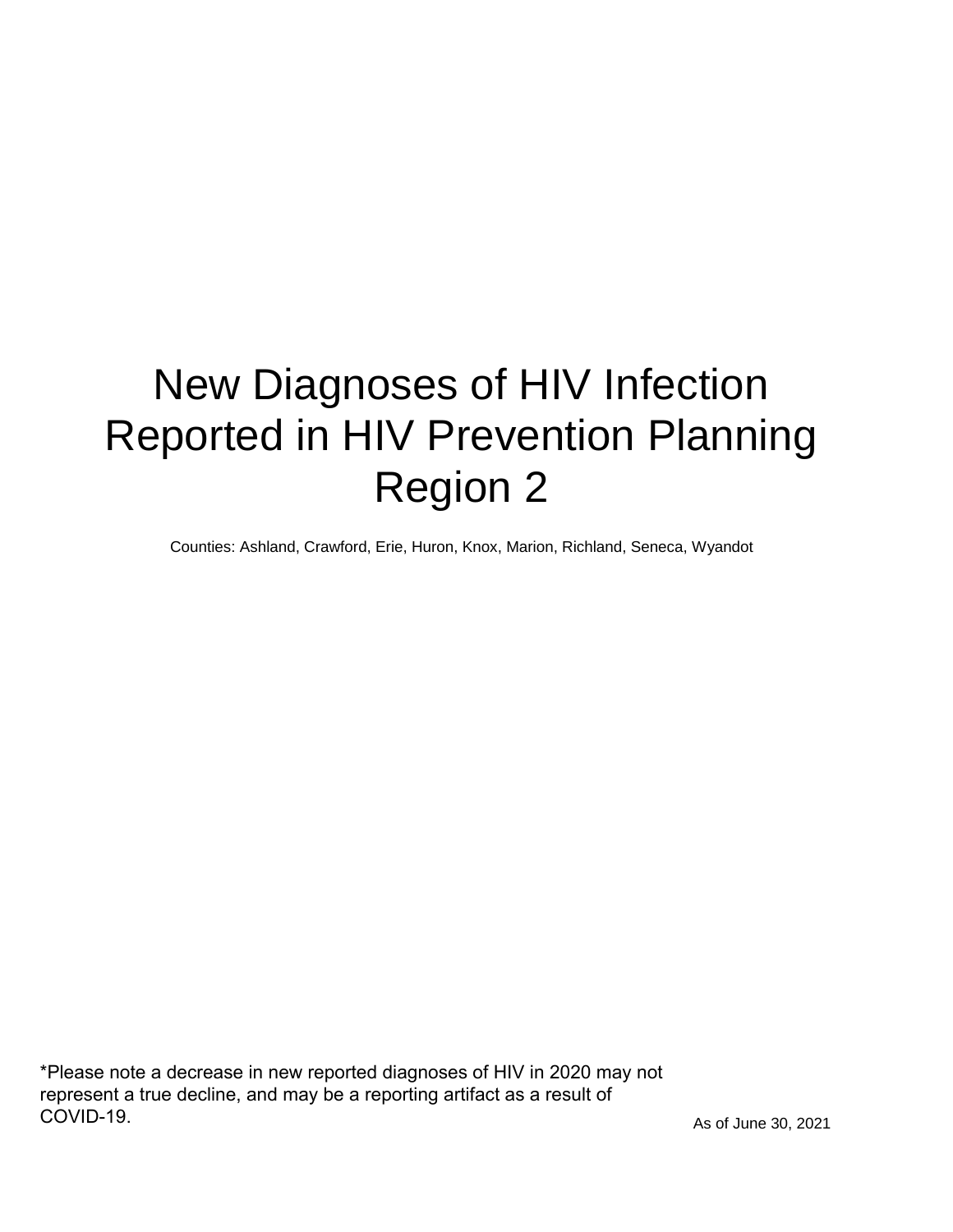### **Reported new diagnoses of HIV infection in 2020 by disease status and selected characteristics, HIV Prevention Planning Region 2**

|                                              |                   | 2020 diagnosis of HIV |       |                         |                       |                | <b>Disease Status</b> |              |             |
|----------------------------------------------|-------------------|-----------------------|-------|-------------------------|-----------------------|----------------|-----------------------|--------------|-------------|
|                                              |                   | infection             |       |                         | <b>HIV (not AIDS)</b> |                | HIV & later AIDS      |              | <b>AIDS</b> |
| Characteristic                               | Rate <sup>a</sup> | No.                   | $\%$  | No.                     | $\%$                  | No.            | $\%$                  | No.          | $\%$        |
| Sex at birth                                 |                   |                       |       |                         |                       |                |                       |              |             |
| Males                                        | 5.8               | 16                    | 94%   | 9                       | 90%                   | 6              | 100%                  | 1            | 100%        |
| Females                                      | $\star$           | 1                     | 6%    | 1                       | 10%                   |                |                       |              |             |
| Age at diagnosis (yr)                        |                   |                       |       |                         |                       |                |                       |              |             |
| $<13$                                        | $\star$           |                       |       |                         |                       |                |                       |              |             |
| $13 - 14$                                    |                   |                       |       |                         |                       |                |                       |              |             |
| 15-19                                        |                   |                       |       |                         |                       |                |                       |              |             |
| 20-24                                        |                   | 2                     | 12%   | 2                       | 20%                   |                |                       |              |             |
| 25-29                                        | $\star$           | 2                     | 12%   | 2                       | 20%                   |                |                       |              |             |
| 30-34                                        | 15.6              | 5                     | 29%   | 2                       | 20%                   | 2              | 33%                   | 1            | 100%        |
| 35-39                                        | $\star$           | 1                     | 6%    | $\blacksquare$          |                       | 1              | 17%                   |              |             |
| 40-44                                        | $\star$           | 1                     | 6%    | 1                       | 10%                   |                |                       |              |             |
| 45-49                                        | $\star$           | 1                     | 6%    | 1                       | 10%                   |                |                       |              |             |
| 50-54                                        |                   | 1                     | 6%    | 1                       | 10%                   |                |                       |              |             |
| 55-64                                        |                   | 2                     | 12%   | $\blacksquare$          |                       | 2              | 33%                   |              |             |
| $65+$                                        |                   | 2                     | 12%   | 1                       | 10%                   | 1              | 17%                   |              |             |
| Race/Ethnicity <sup>b</sup>                  |                   |                       |       |                         |                       |                |                       |              |             |
| American Indian/Alaska Native                |                   |                       |       |                         |                       |                |                       |              |             |
| Asian/Pacific Islander                       |                   |                       |       |                         |                       |                |                       |              |             |
| Black/African-American                       |                   | 3                     | 18%   | 2                       | 20%                   | 1              | 17%                   |              |             |
| Hispanic/Latinx                              | $\star$           | 2                     | 12%   | 2                       | 20%                   | $\overline{a}$ |                       |              |             |
| White                                        | 2.4               | 12                    | 71%   | 6                       | 60%                   | 5              | 83%                   | 1            | 100%        |
| Multi-Race                                   | $\star$           |                       |       |                         |                       |                |                       |              |             |
| Race/Ethnicity <sup>b</sup> and Sex at birth |                   |                       |       |                         |                       |                |                       |              |             |
| American Indian/Alaska Native Males          | $^\ast$           |                       |       |                         |                       |                |                       |              |             |
| American Indian/Alaska Native Females        |                   |                       |       |                         |                       |                |                       |              |             |
| Asian/Pacific Islander Males                 |                   |                       |       |                         |                       |                |                       |              |             |
| Asian/Pacific Islander Females               |                   |                       |       |                         |                       |                |                       |              |             |
| Black/African-American Males                 |                   | 3                     | 18%   | 2                       | 20%                   | 1              | 17%                   |              |             |
| Black/African-American Females               | $\star$           | ۰                     |       | ä,                      | ä,                    |                | ä,                    |              |             |
| Hispanic/Latino Males                        | $\star$           | $\boldsymbol{2}$      | 12%   | $\overline{\mathbf{c}}$ | 20%                   |                |                       |              |             |
| Hispanic/Latina Females                      | $\star$           | ä,                    |       | $\blacksquare$          |                       |                |                       |              |             |
| <b>White Males</b>                           | 4.5               | 11                    | 65%   | 5                       | 50%                   | 5              | 83%                   | $\mathbf{1}$ | 100%        |
| <b>White Females</b>                         | $\star$           | 1                     | $6\%$ | 1                       | 10%                   |                |                       |              |             |
| Multi-Race Males                             | $\star$           | ÷,                    |       |                         |                       |                |                       |              |             |
| Multi-Race Females                           |                   |                       |       |                         |                       |                |                       |              |             |
| <b>Total</b>                                 | 3.1               | 17                    |       | $10\,$                  |                       | 6              |                       | 1            |             |

Notes:

Reported new diagnoses of HIV infection include persons with a diagnosis of HIV (not AIDS), a diagnosis of HIV and an AIDS diagnosis within 12 months (HIV & later AIDS), and concurrent diagnoses of HIV and AIDS (AIDS) who were residents of Ohio at time of initial diagnosis.

Asterisk (\*) indicates rate not calculated for case count <5 due to unstable rates. Dash (-) indicates no cases were reported for the given category.

<sup>a</sup>The rate is the number of persons with a reported diagnosis of HIV infection per 100,000 population calculated using 2020 U.S. Census estimates.

ᵇ Hispanics/Latinx may be of any race. Persons with a race of American Indian/Alaska Native, Asian/Pacific Islander, Black/African-American, White, or Multi-race are not-Hispanic. Asian/Pacific Islander includes Native Hawaiians.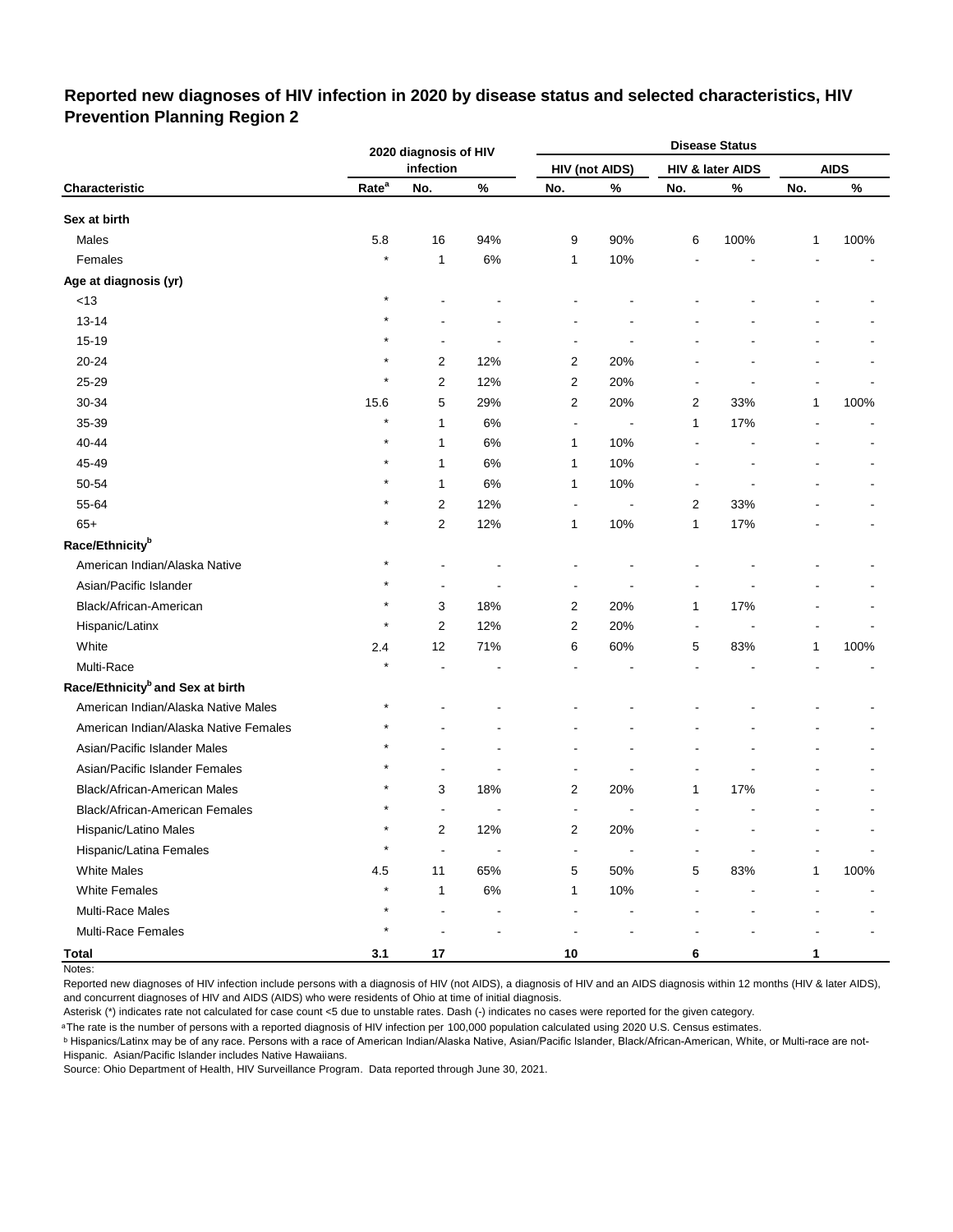### **Reported new diagnoses of HIV infection in 2020 by disease status and transmission category, HIV Prevention Planning Region 2**

|                                          |        | 2020 diagnosis of        |                          |                       |                          | <b>Disease Status</b>    |                          |                          |
|------------------------------------------|--------|--------------------------|--------------------------|-----------------------|--------------------------|--------------------------|--------------------------|--------------------------|
|                                          |        | <b>HIV infection</b>     |                          | <b>HIV (not AIDS)</b> |                          | HIV & later AIDS         |                          | <b>AIDS</b>              |
| <b>Transmission Category<sup>a</sup></b> | No.    | %                        | No.                      | %                     | No.                      | %                        | No.                      | %                        |
| Male adult or adolescent                 |        |                          |                          |                       |                          |                          |                          |                          |
| Male-to-male sexual contact              | 8      | 50%                      | 5                        | 56%                   | 2                        | 33%                      | 1                        | 100%                     |
| Injection drug use (IDU)                 |        | $\overline{\phantom{a}}$ |                          |                       |                          | $\overline{\phantom{a}}$ |                          |                          |
| Male-to-male sexual contact and IDU      | $\sim$ | $\blacksquare$           |                          | ۰                     |                          | $\blacksquare$           |                          |                          |
| Heterosexual contact                     | ٠      | $\overline{\phantom{a}}$ | ۰                        | ۰                     | $\blacksquare$           | $\blacksquare$           | $\overline{\phantom{a}}$ | ۰                        |
| Other/unknown                            | 8      | 50%                      | 4                        | 44%                   | 4                        | 67%                      | $\overline{\phantom{a}}$ |                          |
| Subtotal                                 | 16     | 100%                     | 9                        | 100%                  | 6                        | 100%                     | 1                        | 100%                     |
| Female adult or adolescent               |        |                          |                          |                       |                          |                          |                          |                          |
| Injection drug use                       |        |                          |                          |                       |                          |                          |                          |                          |
| Heterosexual contact                     |        |                          | $\overline{\phantom{a}}$ |                       | $\overline{\phantom{a}}$ |                          | ۰                        |                          |
| Other/unknown                            | 1      | 100%                     | 1                        | 100%                  |                          | ۰                        | $\sim$                   | $\overline{\phantom{a}}$ |
| Subtotal                                 | 1      | 100%                     | 1                        | 100%                  |                          |                          |                          |                          |
| Child (<13 yrs at diagnosis)             |        |                          |                          |                       |                          |                          |                          |                          |
| Perinatal                                |        | ۰                        |                          |                       |                          |                          |                          |                          |
| Other/unknown                            |        | $\blacksquare$           | $\blacksquare$           | $\blacksquare$        | $\blacksquare$           | $\blacksquare$           | $\blacksquare$           |                          |
| Subtotal                                 |        |                          |                          |                       | $\overline{\phantom{a}}$ | ٠                        | $\blacksquare$           |                          |
| Total                                    | 17     |                          | 10                       |                       | 6                        |                          | 1                        |                          |

# **Reported new diagnoses of HIV infection in 2020 by disease status and exposure category, HIV Prevention Planning Region 2**

|                                                          |     | 2020 diagnosis of        |                          |                          |                          | <b>Disease Status</b>       |                          |                          |
|----------------------------------------------------------|-----|--------------------------|--------------------------|--------------------------|--------------------------|-----------------------------|--------------------------|--------------------------|
|                                                          |     | <b>HIV</b> infection     |                          | <b>HIV (not AIDS)</b>    |                          | <b>HIV &amp; later AIDS</b> |                          | <b>AIDS</b>              |
| <b>Exposure Category</b> <sup>p</sup>                    | No. | %                        | No.                      | %                        | No.                      | %                           | No.                      | %                        |
| Male-to-male sexual contact only                         |     | 41%                      | 4                        | 40%                      |                          | 33%                         |                          | 100%                     |
| Injection drug use (IDU) only                            |     | -                        | ۰.                       |                          | ۰                        | -                           |                          |                          |
| Heterosexual contact only                                |     | -                        | -                        | -                        | -                        |                             |                          |                          |
| Male-to-male sexual contact & IDU                        | -   | $\overline{\phantom{0}}$ | ۰.                       | $\overline{\phantom{0}}$ | ۰                        | -                           | $\overline{\phantom{0}}$ | $\overline{\phantom{0}}$ |
| <b>IDU &amp; Heterosexual contact</b>                    |     |                          |                          |                          | ۰                        |                             |                          |                          |
| Male-to-male sexual contact & Heterosexual contact       |     | 6%                       |                          | 10%                      |                          |                             |                          |                          |
| Male-to-male sexual contact & IDU & Heterosexual contact | -   |                          |                          | -                        |                          |                             |                          |                          |
| Perinatal exposure                                       |     |                          | $\overline{\phantom{0}}$ |                          | $\overline{\phantom{0}}$ |                             |                          |                          |
| Other/unknown                                            | 9   | 53%                      | 5                        | 50%                      | 4                        | 67%                         |                          |                          |
| Total                                                    | 17  |                          | 10                       |                          |                          |                             |                          |                          |

Notes:

Reported new diagnoses of HIV infection include persons with a diagnosis of HIV (not AIDS), a diagnosis of HIV and an AIDS diagnosis within 12 months (HIV & later AIDS), and concurrent diagnoses of HIV and AIDS (AIDS) who were residents of Ohio at time of initial diagnosis.

Dash (-) indicates no cases were reported for the given category.

a Transmission categories are mutually exclusive, hierarchical risk categories determined by the CDC and system-calculated using sex at birth and risk factor history to determine mode of transmission. A person with multiple risks is only represented in the highest category based on the CDC hierarchical algorithm. Thus, transgender women are included in the male-to-male sexual contact transmission category if assigned male at birth and risk factor history indicates sex with males. Please note this is for the categorization of HIV transmission categories only and not to describe sexual orientation.

**b** Exposure categories are mutually exclusive risk categories. All possible combinations of risks are represented among exposure categories. A person with multiple risks is represented in the exposure category identifying all the reported ways in which that person may have been exposed to HIV.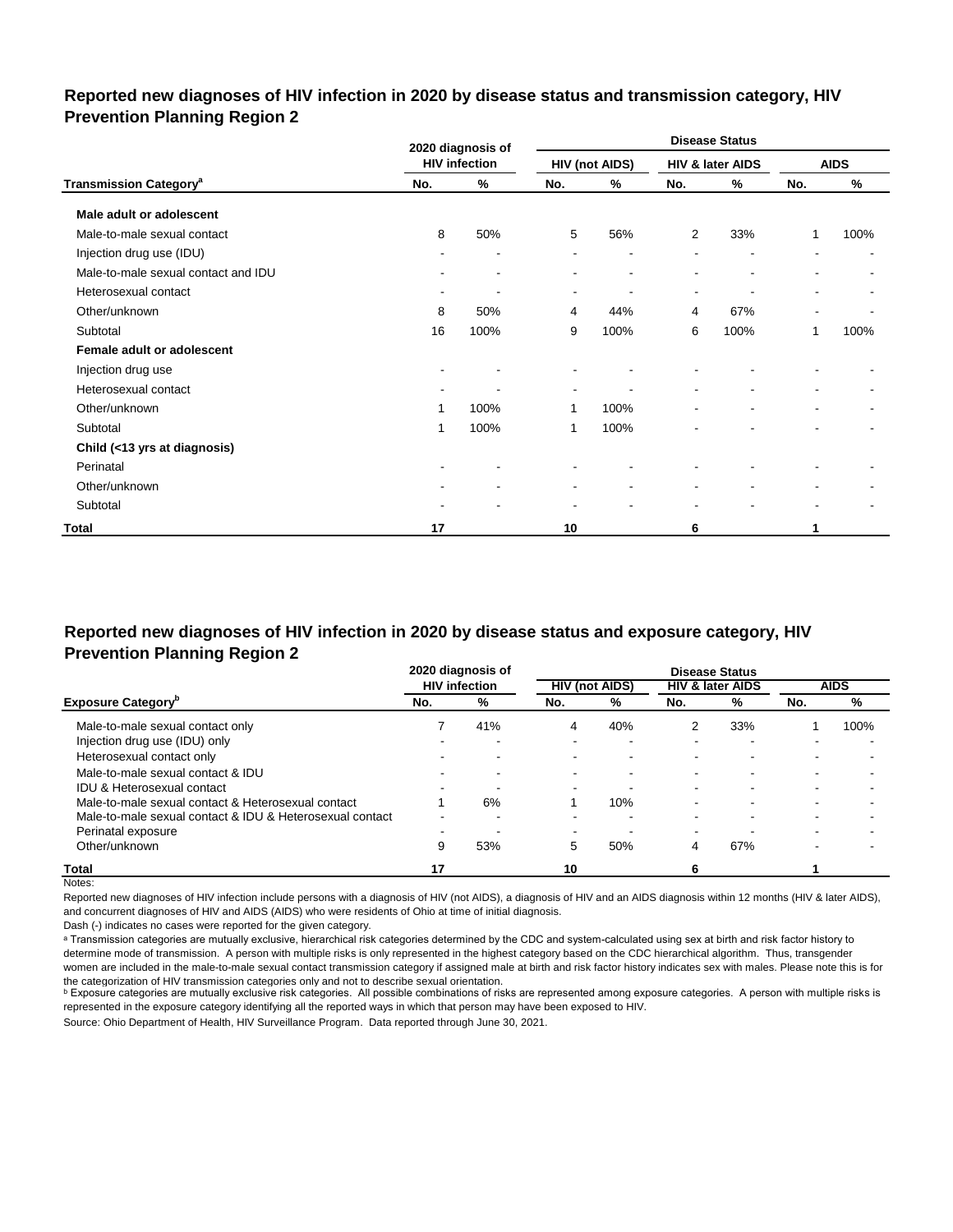|                       | American Indian/Alaska Native |                          |                          | <b>Asian/Pacific Islander</b> |                          |   | <b>Black/African-American</b> |     |                          |                   | Hispanic/Latinx <sup>a</sup> |     |                   | White                    |     |                   | <b>Multi-Race</b> |   |
|-----------------------|-------------------------------|--------------------------|--------------------------|-------------------------------|--------------------------|---|-------------------------------|-----|--------------------------|-------------------|------------------------------|-----|-------------------|--------------------------|-----|-------------------|-------------------|---|
| Age at diagnosis (yr) | Rate <sup>b</sup>             | No.                      | %                        | <b>Rate</b> <sup>b</sup>      | No.                      | % | Rate <sup>b</sup>             | No. | %                        | Rate <sup>b</sup> | No.                          | %   | Rate <sup>b</sup> | No.                      | %   | Rate <sup>b</sup> | No.               | % |
| < 13                  | $\star$                       | $\overline{\phantom{0}}$ | $\overline{\phantom{a}}$ |                               |                          |   |                               |     |                          | *                 |                              |     |                   |                          |     |                   |                   |   |
| $13 - 14$             |                               |                          | $\sim$                   |                               |                          |   |                               |     | -                        |                   |                              |     |                   |                          |     |                   |                   |   |
| $15 - 19$             |                               | $\blacksquare$           | $\sim$                   |                               | $\sim$                   |   | $\ast$                        |     | 33%                      | $\ast$            |                              | 50% |                   | $\overline{\phantom{0}}$ |     |                   |                   |   |
| $20 - 24$             |                               |                          | $\sim$                   |                               |                          |   | $\ast$                        |     | -                        | *                 |                              | 50% |                   |                          | 8%  | $\star$           |                   |   |
| 25-29                 |                               | $\overline{\phantom{0}}$ | $\overline{\phantom{a}}$ |                               | $\overline{\phantom{a}}$ |   | $\ast$                        | 2   | 67%                      | *                 |                              |     |                   | 3                        | 25% | $\star$           |                   |   |
| 30-34                 |                               |                          | $\sim$                   |                               |                          |   |                               |     | -                        |                   |                              |     |                   |                          | 8%  | $\star$           |                   |   |
| 35-39                 |                               | $\overline{\phantom{0}}$ | $\sim$                   |                               | $\overline{\phantom{a}}$ |   |                               |     | $\overline{\phantom{a}}$ | *                 |                              |     | $\star$           |                          | 8%  | $\star$           |                   |   |
| 40-44                 |                               |                          |                          |                               |                          |   |                               |     |                          |                   |                              |     |                   |                          | 8%  | $\star$           |                   |   |
| 45-49                 |                               |                          |                          |                               | $\overline{\phantom{a}}$ |   |                               |     | -                        |                   |                              |     |                   |                          | 8%  |                   |                   |   |
| 50-54                 |                               |                          |                          |                               |                          |   |                               |     |                          |                   |                              |     |                   | っ                        | 17% | $\star$           |                   |   |
| 55-64                 |                               |                          |                          |                               |                          |   |                               |     |                          |                   |                              |     |                   | C                        | 17% | $\star$           |                   |   |
| $65+$                 |                               |                          | $\overline{\phantom{a}}$ |                               | $\overline{\phantom{a}}$ |   |                               |     | $\overline{\phantom{a}}$ |                   |                              |     |                   |                          |     |                   |                   |   |
| <b>Total</b>          |                               |                          |                          |                               |                          |   |                               |     |                          |                   |                              |     | 2.4               | 12                       |     |                   |                   |   |

Reported new diagnoses of HIV infection include persons with a diagnosis of HIV (not AIDS), a diagnosis of HIV and an AIDS diagnosis within 12 months (HIV & later AIDS), and concurrent diagnoses of HIV and AIDS (AIDS) who of initial diagnosis.

|                                           |                                            |   |                                  |                          |                                   | 2020 diagnosis of HIV infection |                                  |                          |       |      |                   |        |
|-------------------------------------------|--------------------------------------------|---|----------------------------------|--------------------------|-----------------------------------|---------------------------------|----------------------------------|--------------------------|-------|------|-------------------|--------|
|                                           | American<br>Indian/Alaska<br><b>Native</b> |   | <b>Asian/Pacific</b><br>Islander |                          | <b>Black/African-</b><br>American |                                 | Hispanic/<br>Latinx <sup>a</sup> |                          | White |      | <b>Multi-Race</b> |        |
| <b>Transmission Category</b> <sup>c</sup> | No.                                        | % | No.                              | %                        | No.                               | %                               | No.                              | %                        | No.   | %    | No.               | %      |
| Male adult or adolescent                  |                                            |   |                                  |                          |                                   |                                 |                                  |                          |       |      |                   |        |
| Male-to-male sexual contact               | $\sim$                                     |   | $\sim$                           | $\overline{\phantom{a}}$ | 3                                 | 100%                            | $\blacksquare$                   | $\blacksquare$           | 5     | 45%  |                   |        |
| Injection drug use (IDU)                  | $\sim$                                     |   | $\sim$                           | $\overline{\phantom{a}}$ | $\sim$                            | $\overline{\phantom{a}}$        | $\sim$                           | $\overline{\phantom{a}}$ |       |      | $\blacksquare$    |        |
| Male-to-male sexual contact and IDU       | $\sim$                                     |   | $\sim$                           | $\overline{\phantom{a}}$ | $\sim$                            | $\,$ $\,$                       | $\,$                             | $\,$ $\,$                |       |      | $\sim$            |        |
| Heterosexual contact                      | $\blacksquare$                             |   | $\sim$                           | $\overline{\phantom{a}}$ | $\sim$                            | $\overline{\phantom{a}}$        | $\overline{\phantom{a}}$         | $\overline{\phantom{a}}$ |       |      | $\blacksquare$    |        |
| Other/unknown                             | $\overline{\phantom{0}}$                   |   | $\sim$                           | $\overline{\phantom{a}}$ | $\sim$                            | . .                             | $\overline{2}$                   | 100%                     | 6     | 55%  | $\blacksquare$    | $\sim$ |
| Subtotal                                  |                                            |   |                                  |                          | 3                                 | 100%                            | 2                                | 100%                     | 11    | 100% |                   |        |
| Female adult or adolescent                |                                            |   |                                  |                          |                                   |                                 |                                  |                          |       |      |                   |        |
| Injection drug use                        | $\sim$                                     |   | $\sim$                           | $\overline{\phantom{a}}$ | $\sim$                            | $\overline{\phantom{a}}$        | $\blacksquare$                   | $\overline{\phantom{a}}$ |       |      | $\blacksquare$    |        |
| Heterosexual contact                      |                                            |   | $\sim$                           |                          |                                   |                                 |                                  | $\overline{\phantom{0}}$ |       |      |                   |        |
| Other/unknown                             |                                            |   | $\sim$                           | $\overline{\phantom{0}}$ | $\sim$                            |                                 |                                  | $\overline{\phantom{0}}$ |       | 100% |                   |        |
| Subtotal                                  | $\sim$                                     |   | $\sim$                           |                          | $\,$                              |                                 | $\blacksquare$                   | $\overline{\phantom{a}}$ |       | 100% | $\,$              |        |
| Child (<13 yrs at diagnosis)              |                                            |   |                                  |                          |                                   |                                 |                                  |                          |       |      |                   |        |
| Perinatal                                 |                                            |   |                                  |                          |                                   |                                 |                                  |                          |       |      |                   |        |
| Other/unknown                             | $\overline{\phantom{a}}$                   |   | $\sim$                           | $\overline{\phantom{a}}$ | $\,$                              | $\overline{\phantom{a}}$        | $\overline{\phantom{a}}$         | $\overline{\phantom{a}}$ |       |      | $\,$              |        |
| Subtotal                                  | $\,$                                       |   | $\sim$                           |                          | $\,$                              |                                 | $\blacksquare$                   | $\overline{\phantom{0}}$ |       |      |                   |        |
| <b>Total</b>                              |                                            |   | $\overline{\phantom{a}}$         |                          | 3                                 |                                 | 2                                |                          | 12    |      | ۰                 |        |

© Transmission categories are mutually exclusive, hierarchical risk categories determined by the CDC and system-calculated using sex at birth and risk factor history to determine mode of transmission. A person with multip highest category based on the CDC hierarchical algorithm. Thus, transgender women are included in the male-to-male sexual contact transmission category if assigned male at birth and risk factor history indicates sex with m categorization of HIV transmission categories only and not to describe sexual orientation.

#### **Reported new diagnoses of HIV infection in 2020 by race/ethnicity and age at diagnosis, HIV Prevention Planning Region 2**

d Exposure categories are mutually exclusive risk categories. All possible combinations of risks are represented among exposure categories. A person with multiple risks is represented in the exposure category identifying a person may have been exposed to HIV.

Source: Ohio Department of Health, HIV Surveillance Program. Data reported through June 30, 2021.

#### **2020 diagnosis of HIV infection**

### **Reported new diagnoses of HIV infection in 2020 by race/ethnicity and transmission category, HIV Prevention Planning Region 2**

|                                                          |                                            |     |                                  |                          |                                   |                          | 2020 diagnosis of HIV infection  |        |                          |     |                          |        |
|----------------------------------------------------------|--------------------------------------------|-----|----------------------------------|--------------------------|-----------------------------------|--------------------------|----------------------------------|--------|--------------------------|-----|--------------------------|--------|
|                                                          | American<br>Indian/Alaska<br><b>Native</b> |     | <b>Asian/Pacific</b><br>Islander |                          | <b>Black/African-</b><br>American |                          | Hispanic/<br>Latinx <sup>a</sup> |        | White                    |     | <b>Multi-Race</b>        |        |
| <b>Exposure Category</b> <sup>o</sup>                    | No.                                        | %   | No.                              | %                        | No.                               | %                        | No.                              | %      | No.                      |     | No.                      | %      |
| Male-to-male sexual contact only                         |                                            |     | $\sim$                           |                          | $\mathbf{2}$                      | 67%                      | $\,$ $\,$                        |        | 5                        | 42% |                          |        |
| Injection drug use (IDU) only                            | $\sim$                                     |     | $\sim$                           | $\sim$                   |                                   |                          | $\overline{\phantom{0}}$         | $\sim$ |                          |     |                          |        |
| Heterosexual contact only                                | $\,$                                       |     | $\sim$                           | $\,$ $\,$                | $\sim$                            | $\overline{\phantom{a}}$ | $\blacksquare$                   |        | $\overline{\phantom{a}}$ |     |                          |        |
| Male-to-male sexual contact & IDU                        | $\sim$                                     |     | $\sim$                           | $\overline{\phantom{0}}$ | $\sim$                            | . .                      | $\overline{\phantom{0}}$         |        | $\sim$                   |     | $\overline{\phantom{0}}$ | $\sim$ |
| IDU & Heterosexual contact                               | $\overline{\phantom{0}}$                   |     | $\sim$                           | $\overline{\phantom{0}}$ |                                   |                          | $\overline{\phantom{0}}$         |        |                          |     | $\overline{\phantom{a}}$ | $\sim$ |
| Male-to-male sexual contact & Heterosexual contact       |                                            |     | $\sim$                           |                          |                                   | 33%                      |                                  |        |                          |     |                          |        |
| Male-to-male sexual contact & IDU & Heterosexual contact | $\overline{\phantom{a}}$                   |     |                                  | . .                      |                                   |                          |                                  |        |                          |     |                          |        |
| Perinatal exposure                                       | $\sim$                                     | . . | $\sim$                           | $\sim$                   | $\sim$                            | $\overline{\phantom{a}}$ | $\overline{\phantom{0}}$         |        | $\sim$                   |     |                          | $\sim$ |
| Other/unknown                                            | $\sim$                                     |     | $\sim$                           | . .                      | $\sim$                            | $\overline{\phantom{a}}$ | 2                                | 100%   |                          | 58% |                          |        |
| Total                                                    |                                            |     |                                  |                          |                                   |                          |                                  |        | 12                       |     |                          |        |
| Notes:                                                   |                                            |     |                                  |                          |                                   |                          |                                  |        |                          |     |                          |        |

### **Reported new diagnoses of HIV infection in 2020 by race/ethnicity and exposure category, HIV Prevention Planning Region 2**

Asterisk (\*) indicates rate not calculated because census data unavailable or for case count <5 due to unstable rates. Dash (-) indicates no cases were reported for the given category.

a Hispanics/Latinx may be of any race. Persons with a race of American Indian/Alaska Native, Asian/Pacific Islander, Black/African-American, White, or Multi-race are not-Hispanic. Asian/Pacific Islander includes Native Haw

ᵇ The rate is the number of persons with a reported diagnosis of HIV infection per 100,000 population calculated using 2020 U.S. Census estimates.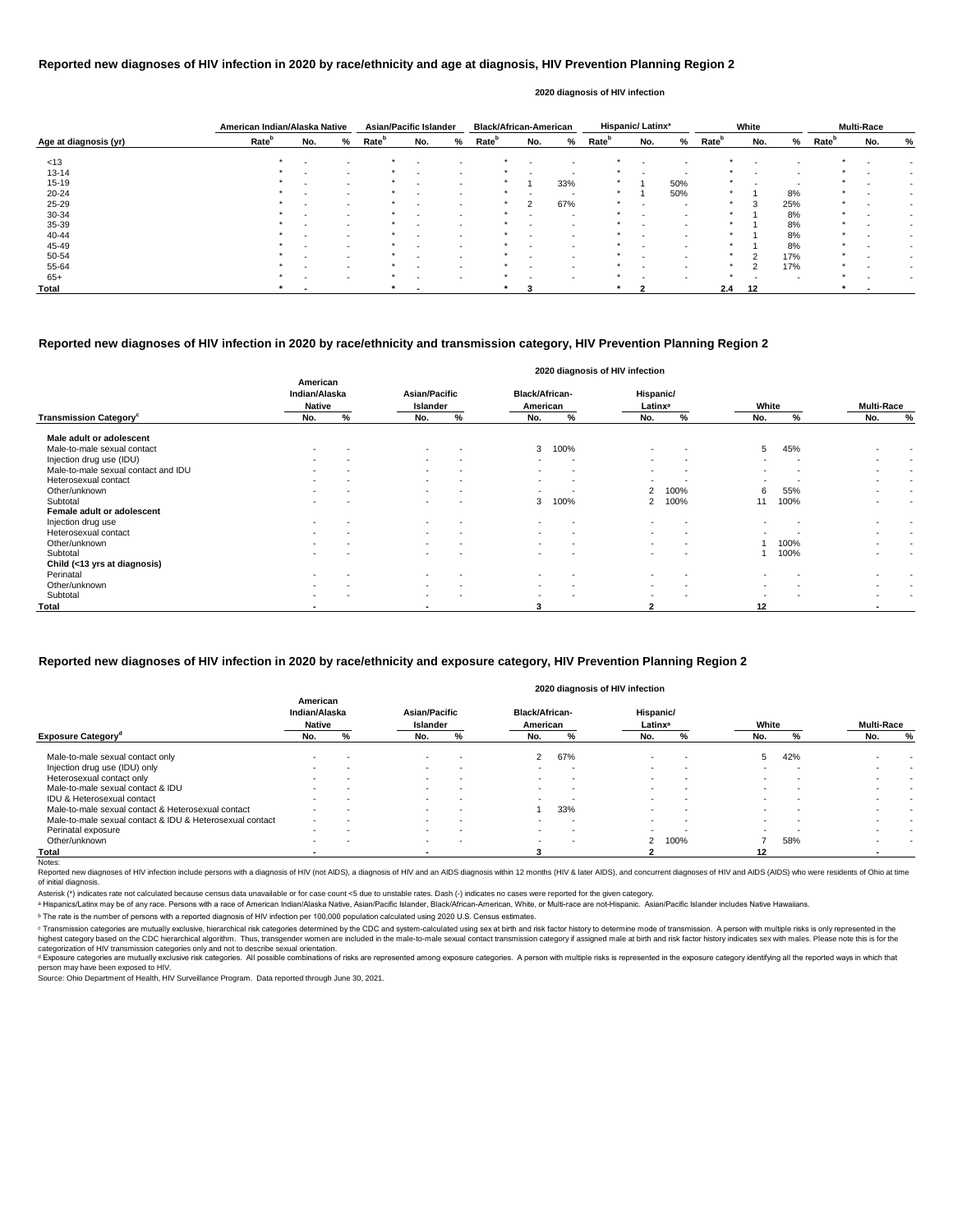# **Trends in reported new diagnoses of HIV infection by year of diagnosis (2016-2020) and cumulative diagnoses by selected characteristics, HIV Prevention Planning Region 2**

|                                              |                   | 2016<br>2017<br>2019<br>2018 |                | 2020              |                |                          | <b>Cumulative</b><br><b>Diagnoses</b> |     |        |                   |                |                       |                   |                |                |     |         |
|----------------------------------------------|-------------------|------------------------------|----------------|-------------------|----------------|--------------------------|---------------------------------------|-----|--------|-------------------|----------------|-----------------------|-------------------|----------------|----------------|-----|---------|
| Characteristic                               | Rate <sup>a</sup> | No.                          | $\%$           | Rate <sup>a</sup> | No.            | $\%$                     | Rate <sup>a</sup>                     | No. | $\%$   | Rate <sup>a</sup> | No.            | $\%$                  | Rate <sup>a</sup> | No.            | %              | No. | %       |
| Sex at birth                                 |                   |                              |                |                   |                |                          |                                       |     |        |                   |                |                       |                   |                |                |     |         |
| Males                                        | 4.0               | 11                           | 79%            | 5.4               | 15             | 100%                     | 5.1                                   | 14  | 78%    | 3.3               | 9              | 69%                   | 5.8               | 16             | 94%            | 579 | 83%     |
| Females                                      |                   | 3                            | 21%            |                   |                | $\overline{\phantom{a}}$ |                                       | 4   | 22%    |                   | 4              | 31%                   |                   | 1              | 6%             | 122 | 17%     |
| Age at diagnosis (yr)                        |                   |                              |                |                   |                |                          |                                       |     |        |                   |                |                       |                   |                |                |     |         |
| <13                                          |                   |                              |                |                   |                |                          |                                       |     |        |                   |                |                       |                   |                |                | 12  | 2%      |
| 13-14                                        |                   |                              |                |                   |                |                          |                                       |     |        |                   |                |                       |                   |                |                | 3   | $< 1\%$ |
| 15-19                                        |                   |                              |                |                   |                |                          |                                       |     |        |                   |                |                       |                   |                |                | 23  | 3%      |
| 20-24                                        |                   |                              |                |                   |                |                          |                                       | 2   | 11%    |                   | 2              | 15%                   |                   | 2              | 12%            | 81  | 12%     |
| 25-29                                        |                   |                              | 7%             | 20.9              | 7              | 47%                      |                                       | 2   | 11%    |                   | 2              | 15%                   |                   | 2              | 12%            | 119 | 17%     |
| 30-34                                        |                   | 4                            | 29%            | $\star$           | 3              | 20%                      |                                       | 1   | 6%     |                   | 2              | 15%                   | 15.6              | 5              | 29%            | 114 | 16%     |
| 35-39                                        |                   | 3                            | 21%            |                   |                |                          |                                       | 4   | 22%    |                   | 1              | 8%                    |                   |                | 6%             | 138 | 20%     |
| 40-44                                        |                   | 4                            | 29%            |                   |                |                          |                                       | 3   | 17%    |                   |                |                       |                   | 1              | 6%             | 79  | 11%     |
| 45-49                                        |                   |                              | $\blacksquare$ | $\ast$            | $\overline{2}$ | 13%                      |                                       | 2   | 11%    |                   | 2              | 15%                   |                   |                | 6%             | 56  | 8%      |
| 50-54                                        |                   |                              |                |                   |                | $7\%$                    |                                       | 2   | 11%    |                   | 1              | 8%                    |                   | 1              | 6%             | 28  | 4%      |
| 55-64                                        |                   |                              | 7%             |                   | 2              | 13%                      |                                       |     | 6%     |                   |                | 8%                    |                   | 2              | 12%            | 38  | 5%      |
| $65+$                                        |                   |                              |                |                   |                |                          |                                       |     | 6%     |                   | 2              | 15%                   |                   | 2              | 12%            | 10  | 1%      |
| Race/Ethnicity <sup>b</sup>                  |                   |                              |                |                   |                |                          |                                       |     |        |                   |                |                       |                   |                |                |     |         |
| American Indian/Alaska Native                |                   |                              |                |                   |                |                          |                                       |     |        |                   |                |                       |                   |                |                | -1  | $< 1\%$ |
| Asian/Pacific Islander                       |                   |                              |                |                   |                |                          |                                       |     |        |                   |                |                       |                   |                |                |     | $< 1\%$ |
| Black/African-American                       | 23.6              | 6                            | 43%            |                   | 2              | 13%                      |                                       | 4   | 22%    |                   | 4              | 31%                   |                   | 3              | 18%            | 116 | 17%     |
| Hispanic/Latinx                              |                   |                              | 7%             | $\star$           | 4              | 27%                      |                                       | 1   | 6%     |                   | 2              | 15%                   |                   | 2              | 12%            | 38  | 5%      |
| White                                        | 1.4               | 7                            | 50%            | 1.8               | 9              | 60%                      | 2.6                                   | 13  | 72%    | 1.2               | 6              | 46%                   | 2.4               | 12             | 71%            | 530 | 76%     |
| Multi-Race                                   |                   |                              |                |                   |                |                          |                                       |     |        |                   | 1              | 8%                    |                   |                |                | 10  | 1%      |
| Unknown                                      |                   |                              |                |                   |                |                          |                                       |     |        |                   |                |                       |                   |                |                | 5   | 1%      |
| Race/Ethnicity <sup>b</sup> and Sex at birth |                   |                              |                |                   |                |                          |                                       |     |        |                   |                |                       |                   |                |                |     |         |
| American Indian/Alaska Native Males          |                   |                              |                |                   |                |                          |                                       |     |        |                   |                |                       |                   |                |                | 1   | $< 1\%$ |
| American Indian/Alaska Native Females        |                   |                              |                |                   |                |                          |                                       |     |        |                   |                |                       |                   |                |                |     |         |
| Asian/Pacific Islander Males                 |                   |                              |                |                   |                |                          |                                       |     |        |                   |                |                       |                   |                |                |     |         |
| Asian/Pacific Islander Females               |                   |                              |                |                   |                |                          |                                       |     |        |                   |                |                       |                   |                |                | 1   | $< 1\%$ |
| Black/African-American Males                 | 31.8              | 5                            | 36%            |                   | 2              | 13%                      |                                       | 4   | 22%    |                   | 4              | 31%                   |                   | 3              | 18%            | 83  | 12%     |
| Black/African-American Females               | $\star$           | -1                           | 7%             |                   |                |                          |                                       |     |        |                   |                |                       |                   |                |                | 33  | 5%      |
| Hispanic/Latino Males                        |                   |                              |                | $\star$           | 4              | 27%                      |                                       | 1   | $6\%$  |                   | 1              | 8%                    |                   | $\overline{2}$ | 12%            | 34  | 5%      |
| Hispanic/Latina Females                      | $\star$           |                              | 7%             | $\star$           |                | $\sim$                   | $\star$                               |     | ÷.     |                   | $\mathbf 1$    | 8%                    | $\star$           |                | $\sim$         | 4   | 1%      |
| White Males                                  | 2.4               | 6                            | 43%            | $3.7\,$           | 9              | 60%                      | $3.7\,$                               | 9   | 50%    |                   | 4              | 31%                   | 4.5               | 11             | 65%            | 450 | 64%     |
| <b>White Females</b>                         | $\star$           |                              | $7\%$          | $\star$           |                |                          |                                       | 4   | 22%    |                   | $\overline{2}$ | 15%                   |                   | $\mathbf{1}$   | 6%             | 80  | 11%     |
| Multi-Race Males                             |                   |                              |                |                   |                |                          |                                       |     | $\sim$ |                   |                | $\tilde{\phantom{a}}$ |                   |                | $\blacksquare$ | 7   | 1%      |
| Multi-Race Females                           |                   |                              |                |                   |                |                          |                                       |     |        |                   | $\mathbf{1}$   | $8\%$                 |                   |                |                | 3   | $< 1\%$ |
| Unknown                                      |                   |                              |                |                   |                |                          |                                       |     |        |                   |                |                       |                   |                |                | 5   | 1%      |
| <b>Total</b>                                 | 2.5               | 14                           |                | $2.7\,$           | 15             |                          | 3.3                                   | 18  |        | 2.4               | 13             |                       | 3.1               | 17             |                | 701 |         |

**Diagnoses of HIV Infection by Year**

Reported new diagnoses of HIV infection include persons with a diagnosis of HIV (not AIDS), a diagnosis of HIV and an AIDS diagnosis within 12 months (HIV & later AIDS), and concurrent diagnoses of HIV and AIDS (AIDS) who were residents of Ohio at time of initial diagnosis. Diagnoses of HIV infection by year (2016-2020) represent all reported cases diagnosed in each year; cumulative diagnoses represent all reported HIV and/or AIDS cases diagnosed since the beginning of the epidemic through 2020.

Asterisk (\*) indicates rate not calculated for case count <5 due to unstable rates. Dash (-) indicates no cases were reported for the given category.

 $\,{}^{\rm a}$  The rate is the number of persons with a reported diagnosis of HIV infection per 100,000 population calculated using U.S. Census estimates for that year.

ᵇ Hispanics/Latinx may be of any race. Persons with a race of American Indian/Alaska Native, Asian/Pacific Islander, Black/African-American, White, or Multi-race are not-Hispanic. Asian/Pacific Islander includes Native Hawaiians.

Source: Ohio Department of Health, HIV Surveillance Program. Data reported through June 30, 2021.

Notes: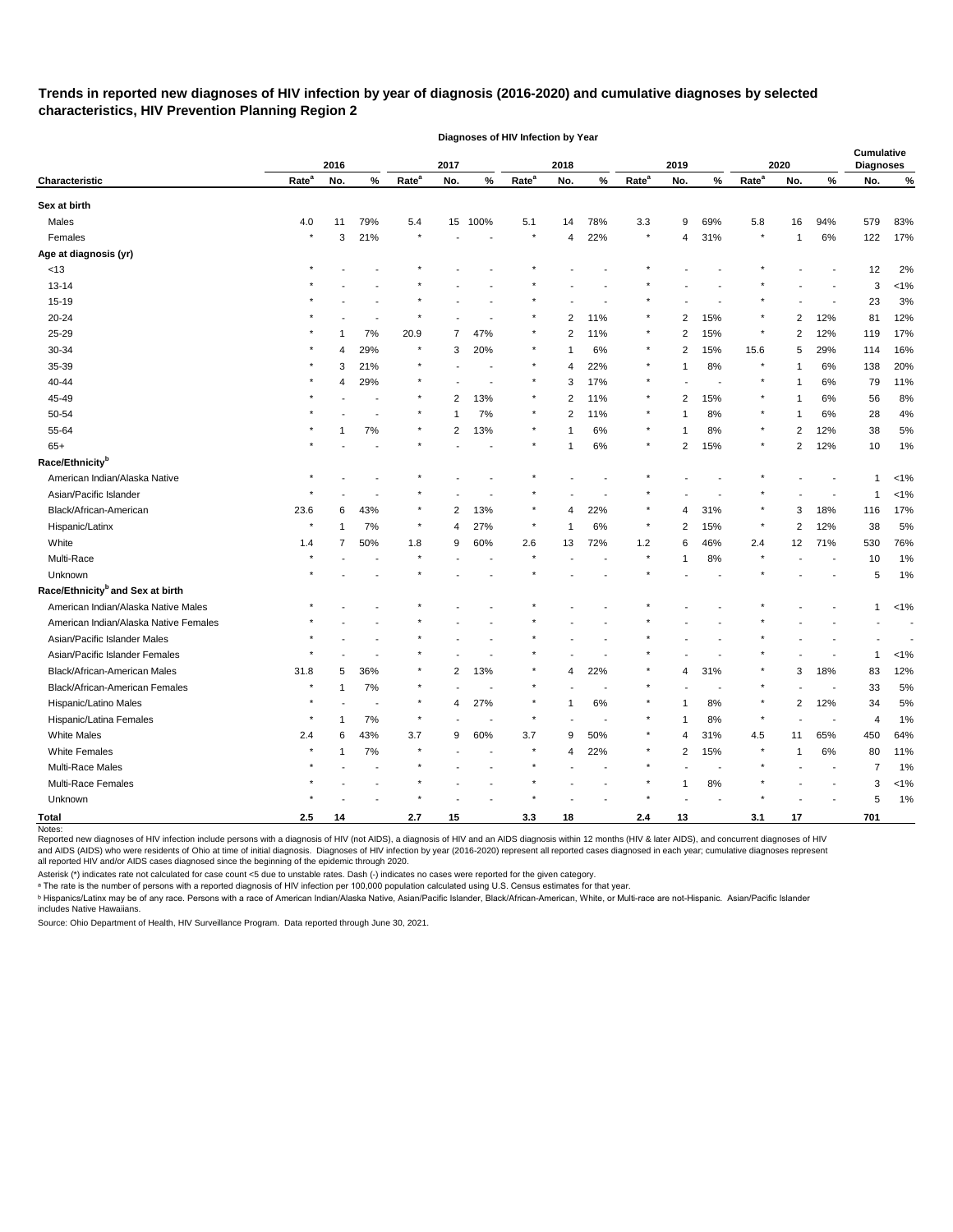**Trends in reported new diagnoses of HIV infection by year of diagnosis (2016-2020) and cumulative diagnoses by transmission category, HIV Prevention Planning Region 2**

**Diagnoses of HIV Infection by Year**

|                                          |                | 2016 | 2017                     |                          | 2018                     |                          | 2019                     |                          | 2020           |                          | <b>Cumulative</b><br><b>Diagnoses</b> |      |
|------------------------------------------|----------------|------|--------------------------|--------------------------|--------------------------|--------------------------|--------------------------|--------------------------|----------------|--------------------------|---------------------------------------|------|
| <b>Transmission Category<sup>a</sup></b> | No.            | %    | No.                      | %                        | No.                      | %                        | No.                      | %                        | No.            | %                        | No.                                   | %    |
| Male adult or adolescent                 |                |      |                          |                          |                          |                          |                          |                          |                |                          |                                       |      |
| Male-to-male sexual contact              | 6              | 55%  | 13                       | 87%                      | 10                       | 71%                      | 6                        | 67%                      | 8              | 50%                      | 378                                   | 66%  |
| Injection drug use (IDU)                 |                | -    | $\,$                     | <b>.</b>                 | $\overline{\phantom{a}}$ | $\overline{\phantom{a}}$ | $\overline{\phantom{a}}$ | $\overline{\phantom{a}}$ | $\blacksquare$ | $\overline{\phantom{a}}$ | 27                                    | 5%   |
| Male-to-male sexual contact and IDU      |                | 9%   |                          | 7%                       | $\blacksquare$           |                          | $\overline{\phantom{a}}$ | $\overline{\phantom{a}}$ | $\blacksquare$ | $\overline{\phantom{a}}$ | 42                                    | 7%   |
| Heterosexual contact                     |                | 9%   | $\,$                     | <b>.</b>                 |                          | 7%                       | $\overline{\phantom{a}}$ | $\overline{\phantom{a}}$ | $\blacksquare$ | $\overline{\phantom{a}}$ | 23                                    | 4%   |
| Other/unknown                            | 3              | 27%  |                          | 7%                       | 3                        | 21%                      | 3                        | 33%                      | 8              | 50%                      | 102                                   | 18%  |
| Subtotal                                 | 11             | 100% | 15                       | 100%                     | 14                       | 100%                     | 9                        | 100%                     | 16             | 100%                     | 572                                   | 100% |
| Female adult or adolescent               |                |      |                          |                          |                          |                          |                          |                          |                |                          |                                       |      |
| Injection drug use                       | $\overline{2}$ | 67%  |                          |                          | $\overline{2}$           | 50%                      |                          |                          | $\blacksquare$ |                          | 15                                    | 13%  |
| Heterosexual contact                     |                | 33%  | $\,$                     | $\overline{\phantom{a}}$ | $\overline{2}$           | 50%                      | $\overline{4}$           | 100%                     | $\blacksquare$ | $\overline{\phantom{a}}$ | 88                                    | 75%  |
| Other/unknown                            |                |      | $\,$                     | $\overline{\phantom{a}}$ | $\blacksquare$           |                          | $\,$                     | . .                      |                | 1 100%                   | 14                                    | 12%  |
| Subtotal                                 | 3              | 100% | $\sim$                   | $\overline{\phantom{a}}$ | 4                        | 100%                     | 4                        | 100%                     |                | 1 100%                   | 117                                   | 100% |
| Child (<13 yrs at diagnosis)             |                |      |                          |                          |                          |                          |                          |                          |                |                          |                                       |      |
| Perinatal                                |                |      |                          |                          | $\blacksquare$           |                          |                          |                          |                |                          | 9                                     | 75%  |
| Other/unknown                            |                |      |                          |                          | $\overline{\phantom{a}}$ |                          |                          |                          | $\blacksquare$ |                          | 3                                     | 25%  |
| Subtotal                                 |                |      | $\overline{\phantom{a}}$ |                          | $\overline{\phantom{0}}$ |                          |                          |                          |                | $\blacksquare$           | 12                                    | 100% |
| <b>Total</b>                             | 14             |      | 15                       |                          | 18                       |                          | 13                       |                          | 17             |                          | 701                                   |      |

**Trends in reported diagnoses of HIV infection by year of diagnosis (2016-2020) and cumulative diagnoses by exposure category, HIV Prevention Planning Region 2**

#### **Diagnoses of HIV Infection by Year**

|                                                          | 2016 |        | 2017                     |                          | 2018           |     | 2019 |     | 2020 |        | <b>Cumulative</b><br><b>Diagnoses</b> |     |
|----------------------------------------------------------|------|--------|--------------------------|--------------------------|----------------|-----|------|-----|------|--------|---------------------------------------|-----|
| <b>Exposure Category</b> <sup>p</sup>                    | No.  | %      | No.                      | %                        | No.            | %   | No.  | %   | No.  | %      | No.                                   | %   |
| Male-to-male sexual contact only                         |      | 43%    | 12                       | 80%                      | 9              | 50% | 6.   | 46% |      | 41%    | 362                                   | 52% |
| Injection drug use (IDU) only                            |      | 14%    | $\overline{\phantom{0}}$ |                          | $\blacksquare$ |     |      |     |      | $\sim$ | 22                                    | 3%  |
| Heterosexual contact only                                |      | 14%    | -                        | . .                      | 3              | 17% | 4    | 31% |      |        | 111                                   | 16% |
| Male-to-male sexual contact & IDU                        |      | 7%     |                          | 7%                       | $\blacksquare$ |     |      |     |      |        | 36                                    | 5%  |
| IDU & Heterosexual contact                               |      | $\sim$ | -                        | . .                      | 2              | 11% |      |     |      | -      | 20                                    | 3%  |
| Male-to-male sexual contact & Heterosexual contact       |      |        |                          | 7%                       |                | 6%  |      |     |      | 6%     | 16                                    | 2%  |
| Male-to-male sexual contact & IDU & Heterosexual contact |      |        |                          | $\overline{\phantom{a}}$ |                |     |      |     |      |        | 6                                     | 1%  |
| Perinatal exposure                                       |      |        | -                        | $\overline{\phantom{a}}$ | $\blacksquare$ | -   | -    |     |      |        | 10                                    | 1%  |
| Other/unknown                                            |      | 21%    |                          | 7%                       | 3              | 17% | 3    | 23% | 9    | 53%    | 118                                   | 17% |
| <b>Total</b>                                             | 14   |        | 15                       |                          | 18             |     | 13   |     | 17   |        | 701                                   |     |

Notes:<br>Reported new diagnoses of HIV infection include persons with a diagnosis of HIV (not AIDS), a diagnosis of HIV and an AIDS diagnosis within 12 months (HIV & later AIDS), and concurrent diagnoses of HIV and AIDS (AIDS) who were residents of Ohio at time of initial diagnosis. Diagnoses of HIV infection by year (2016-2020) represent all reported cases diagnosed in each year; cumulative diagnoses represent

all reported HIV and/or AIDS cases diagnosed since the beginning of the epidemic through 2020.<br>Dash (-) indicates no cases were reported for the given category.

a Transmission categories are mutually exclusive, hierarchical risk categories determined by the CDC and system-calculated using sex at birth and risk factor history to determine mode of transmission. A person with multipl is only represented in the highest category based on the CDC hierarchical algorithm. Thus, transgender women are included in the male-to-male sexual contact transmission category if assigned male at birth and risk factor history indicates sex with males. Please note this is for the categorization of HIV transmission categories only and not to describe sexual orientation.

 $^{\rm b}$  Exposure categories are mutually exclusive risk categories. All possible combinations of risks are represented among exposure categories. A person with multiple risks is represented in the exposure

category identifying all the reported ways in which that person may have been exposed to HIV.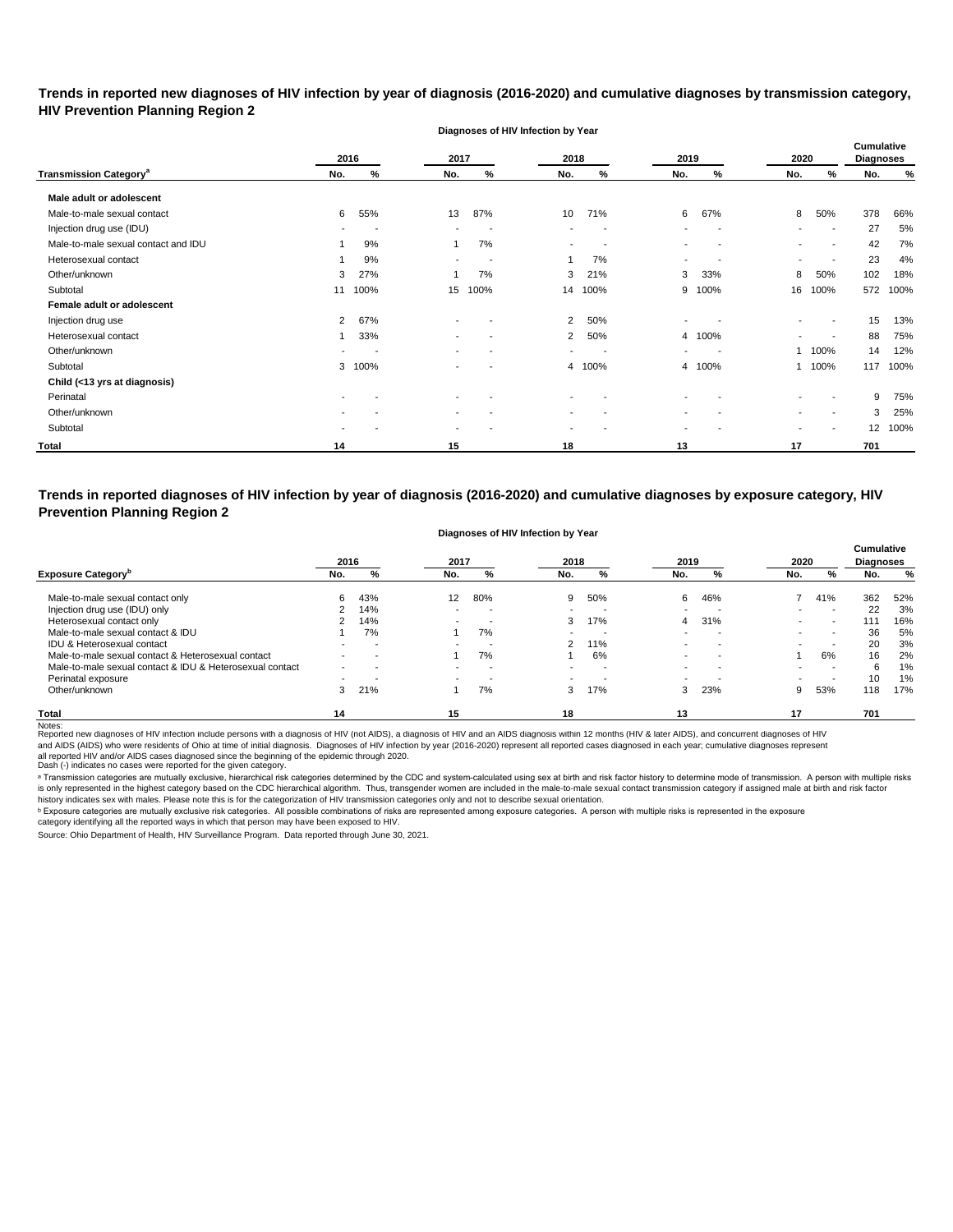# **Reported diagnoses of AIDS in 2020 by time to AIDS diagnosis and selected characteristics, HIV Prevention Planning Region 2**

|                                              | <b>AIDS Diagnoses</b> |      |                      |      |                                  |      |  |  |  |
|----------------------------------------------|-----------------------|------|----------------------|------|----------------------------------|------|--|--|--|
|                                              |                       |      | ≥12 Months after HIV |      | <12 Months after                 |      |  |  |  |
|                                              | 2020 AIDS diagnosis   |      | <b>Diagnosis</b>     |      | <b>HIV Diagnosis<sup>a</sup></b> |      |  |  |  |
| Characteristic                               | No.                   | $\%$ | No.                  | $\%$ | No.                              | $\%$ |  |  |  |
| Sex at birth                                 |                       |      |                      |      |                                  |      |  |  |  |
| Males                                        | 8                     | 89%  | 1                    | 50%  | $\overline{7}$                   | 100% |  |  |  |
| Females                                      | 1                     | 11%  | 1                    | 50%  | $\blacksquare$                   |      |  |  |  |
| Age at AIDS diagnosis (yr)                   |                       |      |                      |      |                                  |      |  |  |  |
| $<13$                                        |                       |      |                      |      |                                  |      |  |  |  |
| $13 - 14$                                    |                       |      |                      |      |                                  |      |  |  |  |
| 15-19                                        |                       |      |                      |      |                                  |      |  |  |  |
| 20-24                                        | 1                     | 11%  | 1                    | 50%  |                                  |      |  |  |  |
| 25-29                                        | 3                     | 33%  |                      |      | 3                                | 43%  |  |  |  |
| 30-34                                        | $\overline{2}$        | 22%  | 1                    | 50%  | 1                                | 14%  |  |  |  |
| 35-39                                        |                       |      |                      |      |                                  |      |  |  |  |
| 40-44                                        |                       |      |                      |      |                                  |      |  |  |  |
| 45-49                                        |                       |      |                      |      |                                  |      |  |  |  |
| 50-54                                        | 2                     | 22%  |                      |      | 2                                | 29%  |  |  |  |
| 55-64                                        | 1                     | 11%  |                      |      | 1                                | 14%  |  |  |  |
| $65+$                                        |                       |      |                      |      |                                  |      |  |  |  |
| Race/Ethnicity <sup>b</sup>                  |                       |      |                      |      |                                  |      |  |  |  |
| American Indian/Alaska Native                |                       |      |                      |      |                                  |      |  |  |  |
| Asian/Pacific Islander                       |                       |      |                      |      |                                  |      |  |  |  |
| Black/African-American                       | 2                     | 22%  | $\mathbf{1}$         | 50%  | 1                                | 14%  |  |  |  |
| Hispanic/Latinx                              | L,                    |      |                      |      | Ĭ.                               |      |  |  |  |
| White                                        | 7                     | 78%  | 1                    | 50%  | 6                                | 86%  |  |  |  |
| Multi-Race                                   |                       |      |                      |      |                                  |      |  |  |  |
| Race/Ethnicity <sup>b</sup> and Sex at birth |                       |      |                      |      |                                  |      |  |  |  |
| American Indian/Alaska Native Males          |                       |      |                      |      |                                  |      |  |  |  |
| American Indian/Alaska Native Females        |                       |      |                      |      |                                  |      |  |  |  |
| Asian/Pacific Islander Males                 |                       |      |                      |      |                                  |      |  |  |  |
| Asian/Pacific Islander Females               |                       |      |                      |      |                                  |      |  |  |  |
| Black/African-American Males                 | 1                     | 11%  |                      |      | 1                                | 14%  |  |  |  |
| Black/African-American Females               | 1                     | 11%  | 1                    | 50%  |                                  |      |  |  |  |
| Hispanic/Latino Males                        |                       |      |                      |      |                                  |      |  |  |  |
| Hispanic/Latina Females                      |                       |      |                      |      |                                  |      |  |  |  |
| <b>White Males</b>                           | 7                     | 78%  | 1                    | 50%  | 6                                | 86%  |  |  |  |
| <b>White Females</b>                         |                       |      |                      |      |                                  |      |  |  |  |
| Multi-Race Males                             |                       |      |                      |      |                                  |      |  |  |  |
| Multi-Race Females                           |                       |      |                      |      |                                  |      |  |  |  |
| <b>Total</b>                                 | 9                     |      | 2                    |      | 7                                |      |  |  |  |

Notes:

Data reflects all persons with an AIDS diagnosis in 2020 regardless of year of HIV infection diagnosis, and who were living in Ohio at the time of initial diagnosis.

ᵃ Includes persons whose diagnoses of HIV infection and AIDS were made at the same time.

<u>b Hispanics/Latinx may be of any race. Persons with a race of American Indian/Alaska Native, Asian/Pacific Islander, Black/African-American, White, or Multi-race are not-</u> Hispanic. Asian/Pacific Islander includes Native Hawaiians.

Dash (-) indicates no cases were reported for the given category.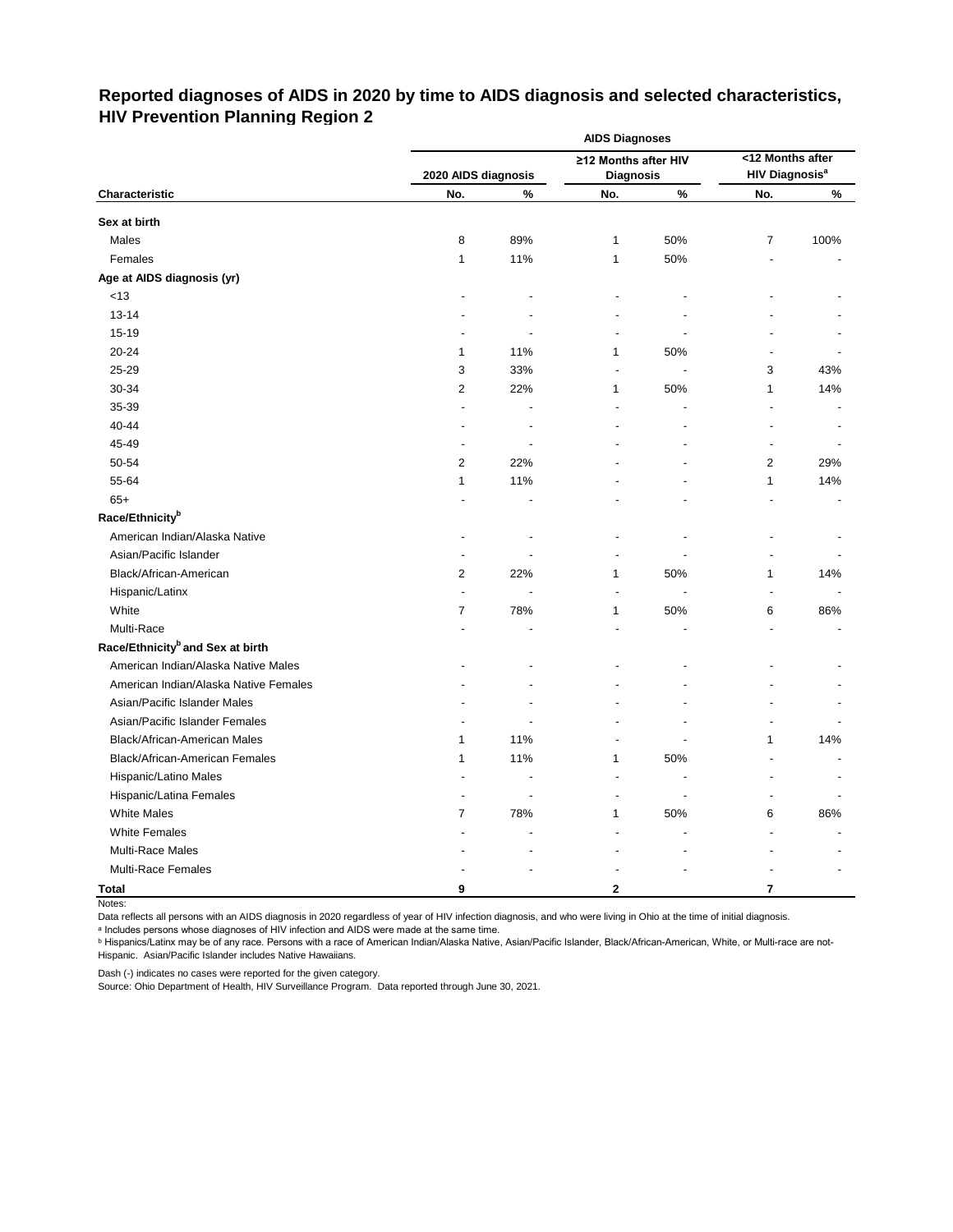# **Reported diagnoses of AIDS in 2020 by time to AIDS diagnosis and transmission category, HIV Prevention Planning Region 2**

|                                           |                     |                          | <b>AIDS Diagnoses</b>                    |      |                                                      |      |
|-------------------------------------------|---------------------|--------------------------|------------------------------------------|------|------------------------------------------------------|------|
|                                           | 2020 AIDS diagnosis |                          | ≥12 Months after HIV<br><b>Diagnosis</b> |      | <12 Months after<br><b>HIV Diagnosis<sup>a</sup></b> |      |
| <b>Transmission Category</b> <sup>b</sup> | No.                 | %                        | No.                                      | $\%$ | No.                                                  | %    |
| Male adult or adolescent                  |                     |                          |                                          |      |                                                      |      |
| Male-to-male sexual contact               | 4                   | 50%                      | 1                                        | 100% | 3                                                    | 43%  |
| Injection drug use (IDU)                  |                     | $\overline{\phantom{a}}$ | $\blacksquare$                           |      | ٠                                                    |      |
| Male-to-male sexual contact and IDU       |                     |                          |                                          |      |                                                      |      |
| Heterosexual contact                      |                     |                          |                                          |      |                                                      |      |
| Other/unknown                             | 4                   | 50%                      | -                                        |      | 4                                                    | 57%  |
| Subtotal                                  | 8                   | 100%                     | 1                                        | 100% | 7                                                    | 100% |
| Female adult or adolescent                |                     |                          |                                          |      |                                                      |      |
| Injection drug use                        |                     |                          |                                          |      |                                                      |      |
| Heterosexual contact                      | 1                   | 100%                     | 1                                        | 100% |                                                      |      |
| Other/unknown                             |                     |                          | ۰                                        |      |                                                      |      |
| Subtotal                                  | 1                   | 100%                     | 1                                        | 100% |                                                      |      |
| Child (<13 yrs at diagnosis)              |                     |                          |                                          |      |                                                      |      |
| Perinatal                                 |                     | ٠                        |                                          |      |                                                      |      |
| Other/unknown                             |                     |                          |                                          |      |                                                      |      |
| Subtotal                                  |                     |                          |                                          |      |                                                      |      |
| Total                                     | 9                   |                          | 2                                        |      | 7                                                    |      |

# **Reported diagnoses of AIDS in 2020 by time to AIDS diagnosis and exposure category, HIV Prevention Planning Region 2**

|                                                          |                     |     | <b>AIDS Diagnoses</b> |     |                                  |     |
|----------------------------------------------------------|---------------------|-----|-----------------------|-----|----------------------------------|-----|
|                                                          |                     |     | ≥12Months after HIV   |     | <12 Months after                 |     |
|                                                          | 2020 AIDS diagnosis |     | <b>Diagnosis</b>      |     | <b>HIV Diagnosis<sup>a</sup></b> |     |
| <b>Exposure Category</b>                                 | No.                 | %   | No.                   | %   | No.                              | %   |
| Male-to-male sexual contact only                         | 4                   | 44% |                       | 50% | 3                                | 43% |
| Injection drug use (IDU) only                            |                     |     |                       |     |                                  |     |
| Heterosexual contact only                                |                     | 11% |                       | 50% |                                  |     |
| Male-to-male sexual contact & IDU                        |                     |     |                       |     |                                  |     |
| <b>IDU &amp; Heterosexual contact</b>                    |                     |     |                       |     |                                  |     |
| Male-to-male sexual contact & Heterosexual contact       |                     |     |                       |     |                                  |     |
| Male-to-male sexual contact & IDU & Heterosexual contact |                     |     |                       |     |                                  |     |
| Perinatal exposure                                       |                     |     |                       |     |                                  |     |
| Other/unknown                                            |                     | 44% |                       |     | 4                                | 57% |
| <b>Total</b>                                             |                     |     |                       |     |                                  |     |

Notes:

Data reflects all persons with an AIDS diagnosis in 2020 regardless of year of HIV infection diagnosis, and who were living in Ohio at the time of initial diagnosis.

Dash (-) indicates no cases were reported for the given category.

a Includes persons whose diagnoses of HIV infection and AIDS were made at the same time.

**b** Transmission categories are mutually exclusive, hierarchical risk categories determined by the CDC and system-calculated using sex at birth and risk factor history to determine mode of transmission. A person with multiple risks is only represented in the highest category based on the CDC hierarchical algorithm. Thus, transgender women are included in the male-to-male sexual contact transmission category if assigned male at birth and risk factor history indicates sex with males. Please note this is for the categorization of HIV transmission categories only and not to describe sexual orientation.

ᶜ Exposure categories are mutually exclusive risk categories. All possible combinations of risks are represented among exposure categories. A person with multiple risks is represented in the exposure category identifying all the reported ways in which that person may have been exposed to HIV.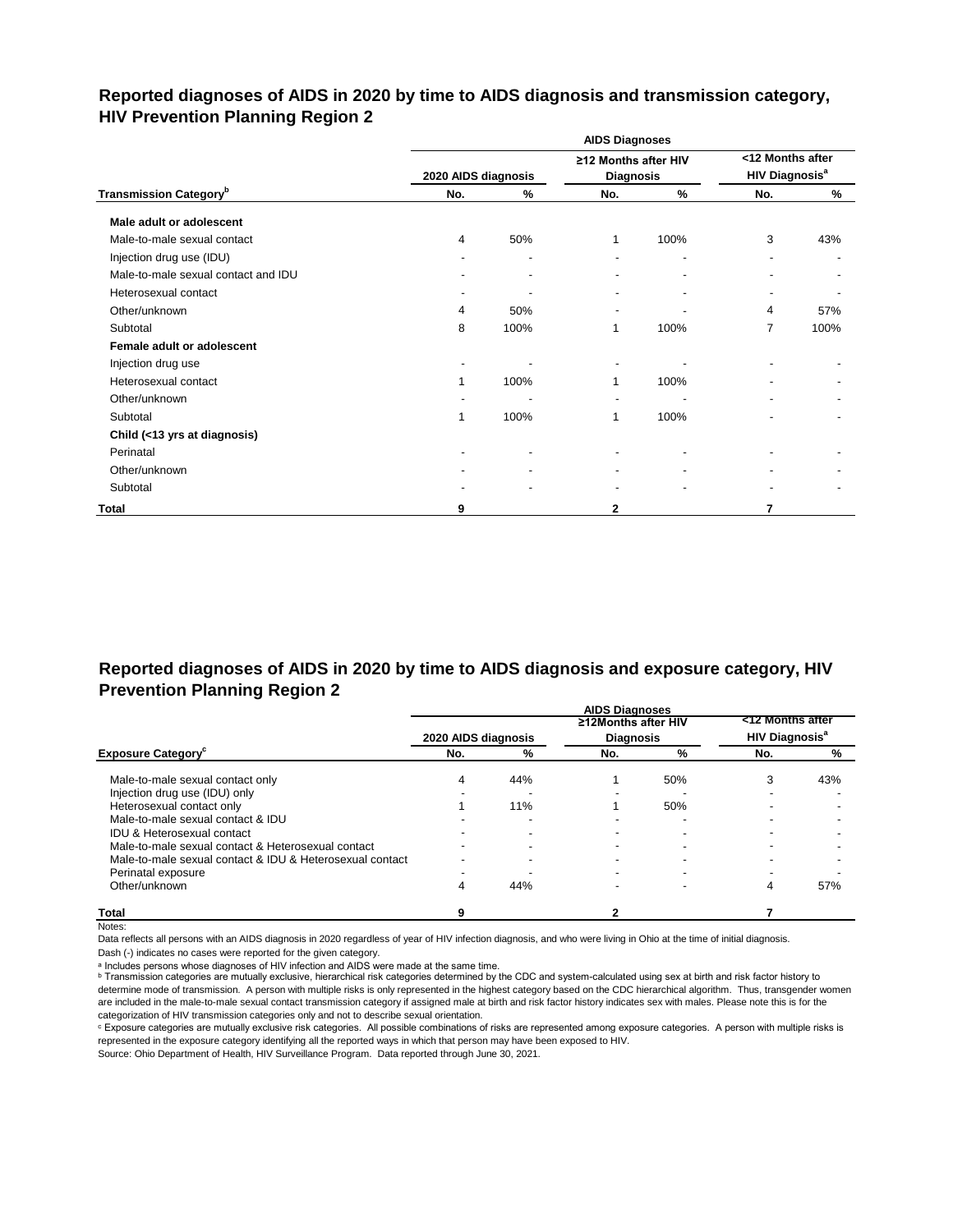# **Trends in reported diagnoses of AIDS by year of diagnosis (2016-2020) and cumulative AIDS diagnoses by selected characteristics, HIV Prevention Planning Region 2**

|                                              |                |                          |                |                          |      | <b>Year of AIDS Diagnosis</b> |                         |                          |      |                          |                                  |         |
|----------------------------------------------|----------------|--------------------------|----------------|--------------------------|------|-------------------------------|-------------------------|--------------------------|------|--------------------------|----------------------------------|---------|
|                                              | 2016           |                          | 2017           |                          | 2018 |                               | 2019                    |                          | 2020 |                          | <b>Cumulative</b><br><b>AIDS</b> |         |
| Characteristic                               | No.            | $\%$                     | No.            | $\%$                     | No.  | $\%$                          | No.                     | %                        | No.  | %                        | No.                              | $\%$    |
| Sex at birth                                 |                |                          |                |                          |      |                               |                         |                          |      |                          |                                  |         |
| Males                                        | 6              | 75%                      | 1              | 25%                      | 5    | 83%                           | 6                       | 75%                      | 8    | 89%                      | 395                              | 84%     |
| Females                                      | $\overline{c}$ | 25%                      | 3              | 75%                      | 1    | 17%                           | 2                       | 25%                      | 1    | 11%                      | 74                               | 16%     |
| Age at AIDS diagnosis (yr)                   |                |                          |                |                          |      |                               |                         |                          |      |                          |                                  |         |
| < 13                                         |                |                          |                |                          |      |                               |                         |                          |      |                          | 7                                | 1%      |
| $13 - 14$                                    |                |                          |                |                          |      |                               |                         |                          |      |                          | 1                                | $< 1\%$ |
| 15-19                                        |                |                          |                |                          |      |                               |                         |                          |      |                          | 1                                | $< 1\%$ |
| 20-24                                        |                |                          | 1              | 25%                      | 1    | 17%                           |                         |                          | 1    | 11%                      | 21                               | 4%      |
| 25-29                                        | 1              | 13%                      |                | ÷,                       | 1    | 17%                           | 1                       | 13%                      | 3    | 33%                      | 74                               | 16%     |
| 30-34                                        | 3              | 38%                      | 1              | 25%                      |      |                               | 3                       | 38%                      | 2    | 22%                      | 75                               | 16%     |
| 35-39                                        | 2              | 25%                      | $\blacksquare$ | $\sim$                   | 1    | 17%                           |                         |                          |      |                          | 98                               | 21%     |
| 40-44                                        |                | $\overline{\phantom{a}}$ | 2              | 50%                      |      |                               |                         |                          |      | $\overline{\phantom{a}}$ | 68                               | 14%     |
| 45-49                                        | 1              | 13%                      |                | $\overline{\phantom{a}}$ | 2    | 33%                           | 1                       | 13%                      |      |                          | 62                               | 13%     |
| 50-54                                        | 1              | 13%                      |                |                          | 1    | 17%                           | 1                       | 13%                      | 2    | 22%                      | 23                               | 5%      |
| 55-64                                        |                |                          |                |                          |      |                               | 2                       | 25%                      | 1    | 11%                      | 31                               | 7%      |
| $65+$                                        |                |                          |                |                          |      |                               |                         |                          |      |                          | 8                                | 2%      |
| Race/Ethnicity <sup>a</sup>                  |                |                          |                |                          |      |                               |                         |                          |      |                          |                                  |         |
| American Indian/Alaska Native                |                |                          |                |                          |      |                               |                         |                          |      |                          | 1                                | $< 1\%$ |
| Asian/Pacific Islander                       |                |                          |                |                          |      |                               |                         |                          |      |                          |                                  |         |
| Black/African-American                       | 5              | 63%                      | 1              | 25%                      | 1    | 17%                           | 1                       | 13%                      | 2    | 22%                      | 70                               | 15%     |
| Hispanic/Latinx                              |                |                          |                |                          |      |                               | 4                       | 50%                      |      |                          | 17                               | 4%      |
| White                                        | 3              | 38%                      | 3              | 75%                      | 5    | 83%                           | 3                       | 38%                      | 7    | 78%                      | 374                              | 80%     |
| Multi-Race                                   |                |                          |                |                          |      |                               |                         |                          |      |                          | 7                                | 1%      |
| Race/Ethnicity <sup>a</sup> and Sex at birth |                |                          |                |                          |      |                               |                         |                          |      |                          |                                  |         |
| American Indian/Alaska Native Males          |                |                          |                |                          |      |                               |                         |                          |      |                          | 1                                | $< 1\%$ |
| American Indian/Alaska Native Females        |                |                          |                |                          |      |                               |                         |                          |      |                          |                                  |         |
| Asian/Pacific Islander Males                 |                |                          |                |                          |      |                               |                         |                          |      |                          |                                  |         |
| Asian/Pacific Islander Females               |                |                          |                |                          |      |                               |                         |                          |      |                          | $\overline{\phantom{a}}$         |         |
| Black/African-American Males                 | 3              | 38%                      |                |                          | 1    | 17%                           | 1                       | 13%                      | 1    | 11%                      | 52                               | 11%     |
| Black/African-American Females               | 2              | 25%                      | 1              | 25%                      |      |                               |                         | $\overline{\phantom{a}}$ | 1    | 11%                      | 18                               | 4%      |
| Hispanic/Latino Males                        |                |                          |                |                          |      |                               | 2                       | 25%                      |      |                          | 13                               | 3%      |
| Hispanic/Latina Females                      |                |                          |                |                          |      |                               | $\overline{\mathbf{c}}$ | 25%                      |      |                          | 4                                | 1%      |
| <b>White Males</b>                           | 3              | 38%                      | 1              | 25%                      | 4    | 67%                           | 3                       | 38%                      | 7    | 78%                      | 324                              | 69%     |
| <b>White Females</b>                         |                |                          | 2              | 50%                      | 1    | 17%                           |                         |                          |      |                          | 50                               | 11%     |
| Multi-Race Males                             |                |                          |                |                          |      |                               |                         |                          |      |                          | 5                                | 1%      |
| Multi-Race Females                           |                |                          |                |                          |      |                               |                         |                          |      |                          | 2                                | $< 1\%$ |
| <b>Total</b>                                 | 8              |                          | 4              |                          | 6    |                               | 8                       |                          | 9    |                          | 469                              |         |

Notes:

AIDS diagnoses by year (2016-2020) represent all reported AIDS cases diagnosed in each year regardless of year of HIV infection diagnosis, and who were living in Ohio at the time of initial diagnosis; cumulative AIDS cases represent all reported AIDS cases diagnosed since the beginning of the epidemic through 2020.

Dash (-) indicates no cases were reported for the given category.

a Hispanics/Latinx may be of any race. Persons with a race of American Indian/Alaska Native, Asian/Pacific Islander, Black/African-American, White, or Multi-race are not-Hispanic. Asian/Pacific Islander includes Native Hawaiians.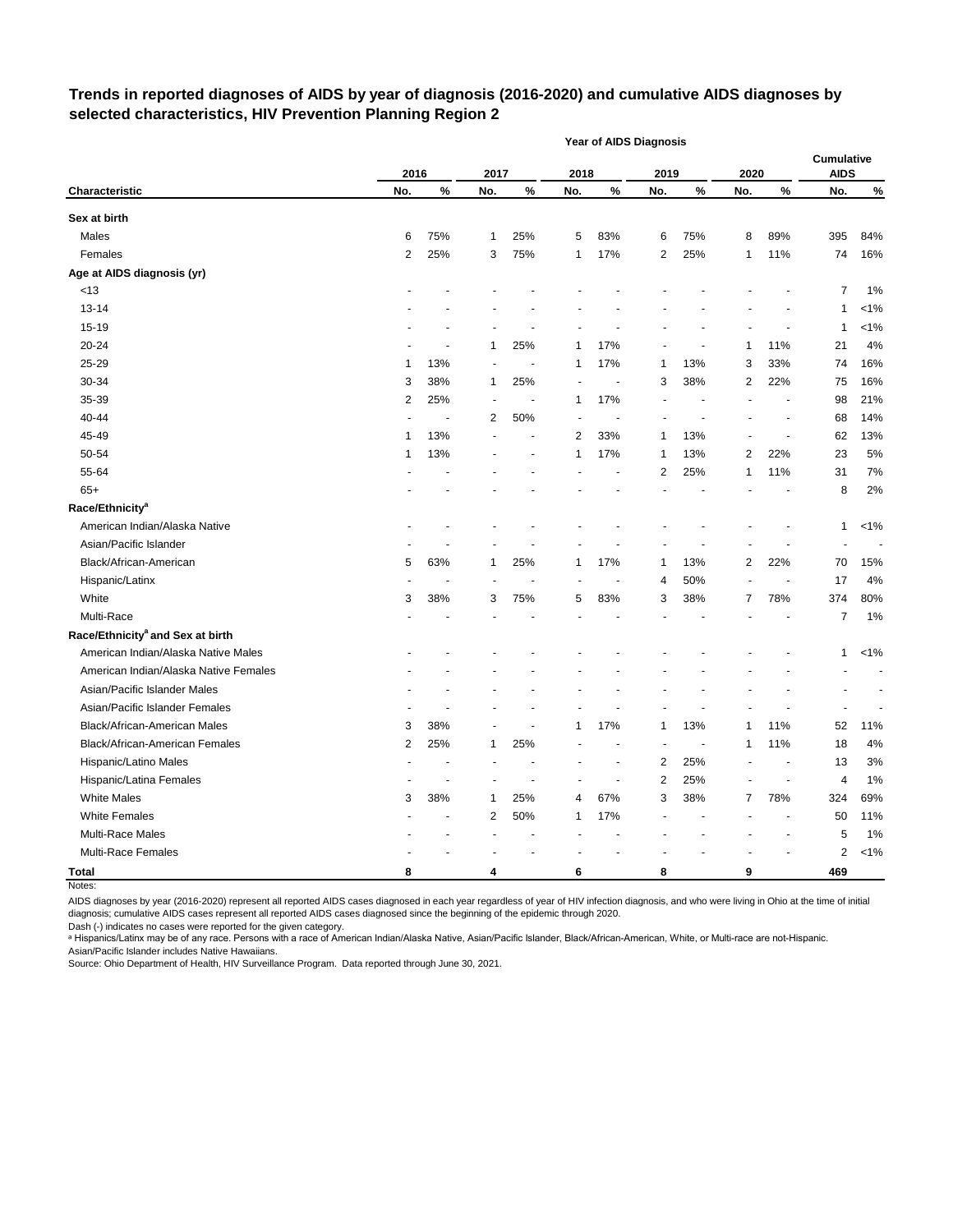## **Trends in reported diagnoses of AIDS by year of diagnosis (2016-2020) and cumulative AIDS diagnoses by transmission category, HIV Prevention Planning Region 2**

|                                          |                |      |                          |                |                | <b>Year of AIDS Diagnosis</b> |      |        |                          |                          |                                  |        |
|------------------------------------------|----------------|------|--------------------------|----------------|----------------|-------------------------------|------|--------|--------------------------|--------------------------|----------------------------------|--------|
|                                          |                | 2016 | 2017                     |                | 2018           |                               | 2019 |        | 2020                     |                          | <b>Cumulative</b><br><b>AIDS</b> |        |
| <b>Transmission Category<sup>a</sup></b> | No.            | %    | No.                      | %              | No.            | %                             | No.  | %      | No.                      | %                        | No.                              | %      |
| Male adult or adolescent                 |                |      |                          |                |                |                               |      |        |                          |                          |                                  |        |
| Male-to-male sexual contact              | 3              | 50%  | $\mathbf{1}$             | 100%           | $\overline{2}$ | 40%                           | 1    | 17%    | 4                        | 50%                      | 259                              | 66%    |
| Injection drug use (IDU)                 |                |      |                          | ٠              |                |                               |      |        |                          | $\overline{\phantom{a}}$ | 21                               | 5%     |
| Male-to-male sexual contact and IDU      |                |      |                          | $\blacksquare$ |                | $\overline{\phantom{a}}$      |      | 17%    | $\overline{\phantom{a}}$ |                          | 33                               | 8%     |
| Heterosexual contact                     | 1              | 17%  |                          | Ĭ.             |                |                               |      |        |                          |                          | 18                               | 5%     |
| Other/unknown                            | 2              | 33%  | $\overline{\phantom{a}}$ | $\blacksquare$ | 3              | 60%                           | 4    | 67%    | 4                        | 50%                      | 60                               | 15%    |
| Subtotal                                 | 6              | 100% | 1.                       | 100%           | 5              | 100%                          | 6    | 100%   | 8                        | 100%                     | 391                              | 100%   |
| Female adult or adolescent               |                |      |                          |                |                |                               |      |        |                          |                          |                                  |        |
| Injection drug use                       |                |      | $\overline{2}$           | 67%            |                | 1 100%                        |      | 50%    |                          |                          | 12                               | 17%    |
| Heterosexual contact                     | $\overline{2}$ | 100% | 1                        | 33%            | ٠              | $\overline{\phantom{a}}$      | 1    | 50%    | 1.                       | 100%                     | 55                               | 77%    |
| Other/unknown                            |                |      |                          |                |                |                               |      |        |                          |                          | 4                                | 6%     |
| Subtotal                                 | 2              | 100% | 3                        | 100%           |                | 1 100%                        |      | 2 100% | 1                        | 100%                     | 71                               | 100%   |
| Child (<13 yrs at diagnosis)             |                |      |                          |                |                |                               |      |        |                          |                          |                                  |        |
| Perinatal                                |                |      |                          |                |                |                               |      |        |                          |                          | 5                                | 71%    |
| Other/unknown                            |                |      |                          |                |                |                               |      |        |                          |                          | $\overline{2}$                   | 29%    |
| Subtotal                                 |                |      |                          |                |                |                               |      |        |                          |                          |                                  | 7 100% |
| <b>Total</b>                             | 8              |      | 4                        |                | 6              |                               | 8    |        | 9                        |                          | 469                              |        |

**Year of AIDS Diagnosis Trends in reported diagnoses of AIDS by year of diagnosis (2016-2020) and cumulative AIDS diagnoses by exposure category, HIV Prevention Planning Region 2**

|                                                          |               |     |      |                          |        | i cai vi Albo biayilosis |                          |                          |                          |      | <b>Cumulative</b> |               |
|----------------------------------------------------------|---------------|-----|------|--------------------------|--------|--------------------------|--------------------------|--------------------------|--------------------------|------|-------------------|---------------|
|                                                          | 2016          |     | 2017 |                          | 2018   |                          | 2019                     |                          | 2020                     |      | <b>AIDS</b>       |               |
| <b>Exposure Category</b> <sup>b</sup>                    | No.           | %   | No.  | %                        | No.    | %                        | No.                      | %                        | No.                      | %    | No.               | $\frac{9}{6}$ |
| Male-to-male sexual contact only                         | 3             | 38% |      | 25%                      |        | 17%                      |                          | 13%                      | 4                        | 44%  | 246               | 52%           |
| Injection drug use (IDU) only                            |               |     |      | 25%                      | $\sim$ | $\sim$                   |                          | 13%                      | $\blacksquare$           |      | 17                | 4%            |
| Heterosexual contact only                                | 3             | 38% |      | 25%                      |        | $\sim$                   |                          | 13%                      |                          | 11%  | 73                | 16%           |
| Male-to-male sexual contact & IDU                        |               |     |      | $\overline{\phantom{0}}$ |        | $\overline{\phantom{a}}$ |                          | $\overline{\phantom{0}}$ | ۰.                       | -    | 28                | 6%            |
| IDU & Heterosexual contact                               |               |     |      | 25%                      |        | 17%                      | $\overline{\phantom{0}}$ | ۰                        | ۰.                       |      | 16                | 3%            |
| Male-to-male sexual contact & Heterosexual contact       |               |     |      | $\,$                     |        | 17%                      | $\overline{\phantom{a}}$ | . .                      | $\sim$                   | $\,$ | 13                | 3%            |
| Male-to-male sexual contact & IDU & Heterosexual contact |               |     |      | -                        |        | $\overline{\phantom{a}}$ |                          | 13%                      | $\blacksquare$           | $\,$ | 5                 | $1\%$         |
| Perinatal exposure                                       |               |     |      | -                        |        |                          | $\overline{\phantom{0}}$ |                          | $\overline{\phantom{a}}$ |      | 5                 | $1\%$         |
| Other/unknown                                            | $\mathcal{P}$ | 25% |      | $\,$                     | 3      | 50%                      | 4                        | 50%                      | 4                        | 44%  | 66                | 14%           |
| <b>Total</b>                                             | 8             |     | 4    |                          | 6      |                          | 8                        |                          | 9                        |      | 469               |               |

Notes:

AIDS diagnoses by year (2016-2020) represent all reported AIDS cases diagnosed in each year regardless of year of HIV infection diagnosis, and who were living in Ohio at the time of initial diagnosis; cumulative AIDS cases represent all reported AIDS cases diagnosed since the beginning of the epidemic through 2020.

Dash (-) indicates no cases were reported for the given category.<br>◎ Transmission categories are mutually exclusive, nierarcnical risk categories determined by the CDC and system-calculated using sex at birth and risk ract transmission. A person with multiple risks is only represented in the highest category based on the CDC hierarchical algorithm. Thus, transgender women are included in the male-to-male sexual contact transmission category if assigned male at birth and risk factor history indicates sex with males. Please note this is for the categorization of HIV transmission categories only and not to describe sexual orientation.

**b** Exposure categories are mutually exclusive risk categories. All possible combinations of risks are represented among exposure categories. A person with multiple risks is represented in the exposure category identifying all the reported ways in which that person may have been exposed to HIV.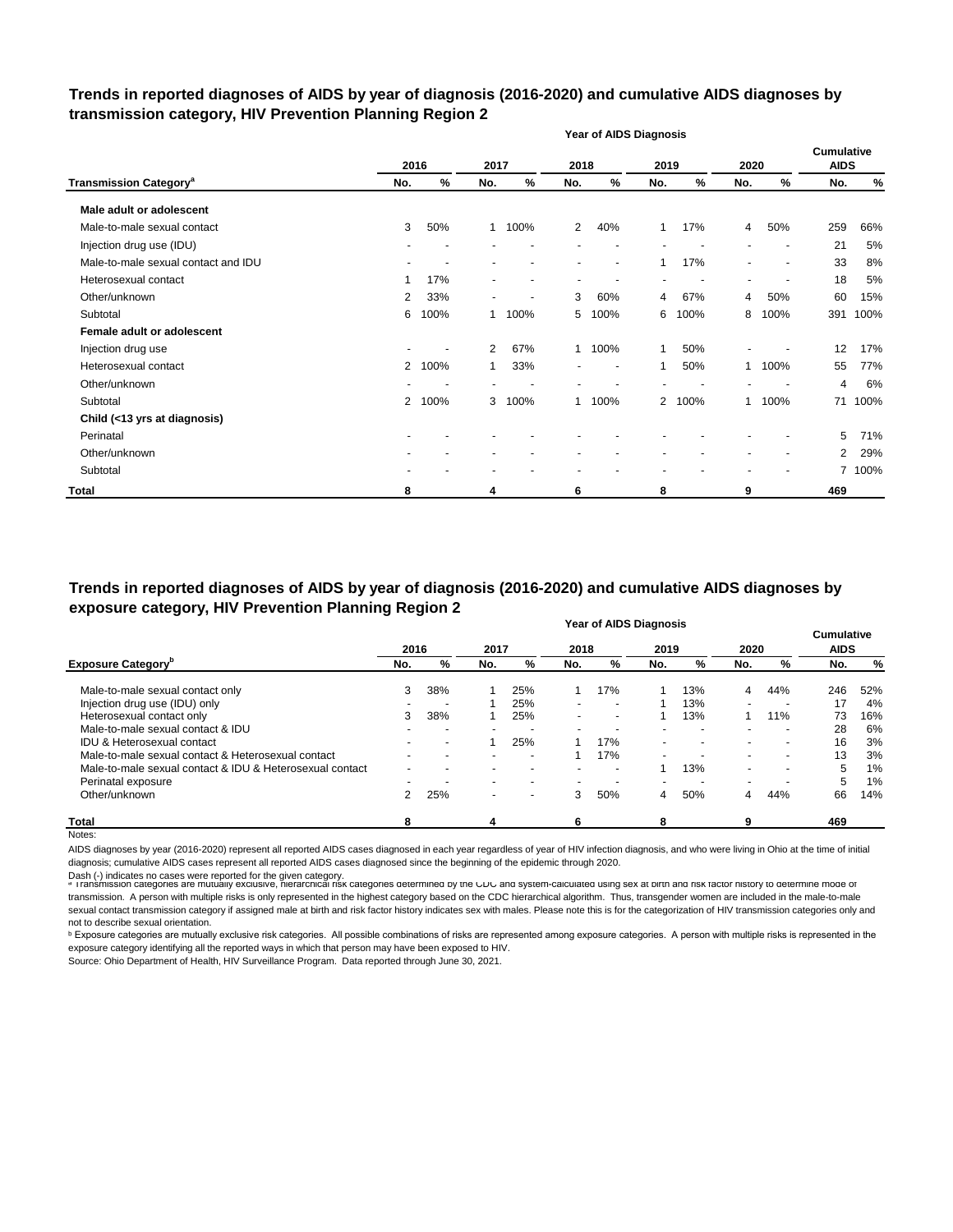# Persons Living with Diagnosed HIV Infection Reported in HIV Prevention Planning Region 2

Counties: Ashland, Crawford, Erie, Huron, Knox, Marion, Richland, Seneca, Wyandot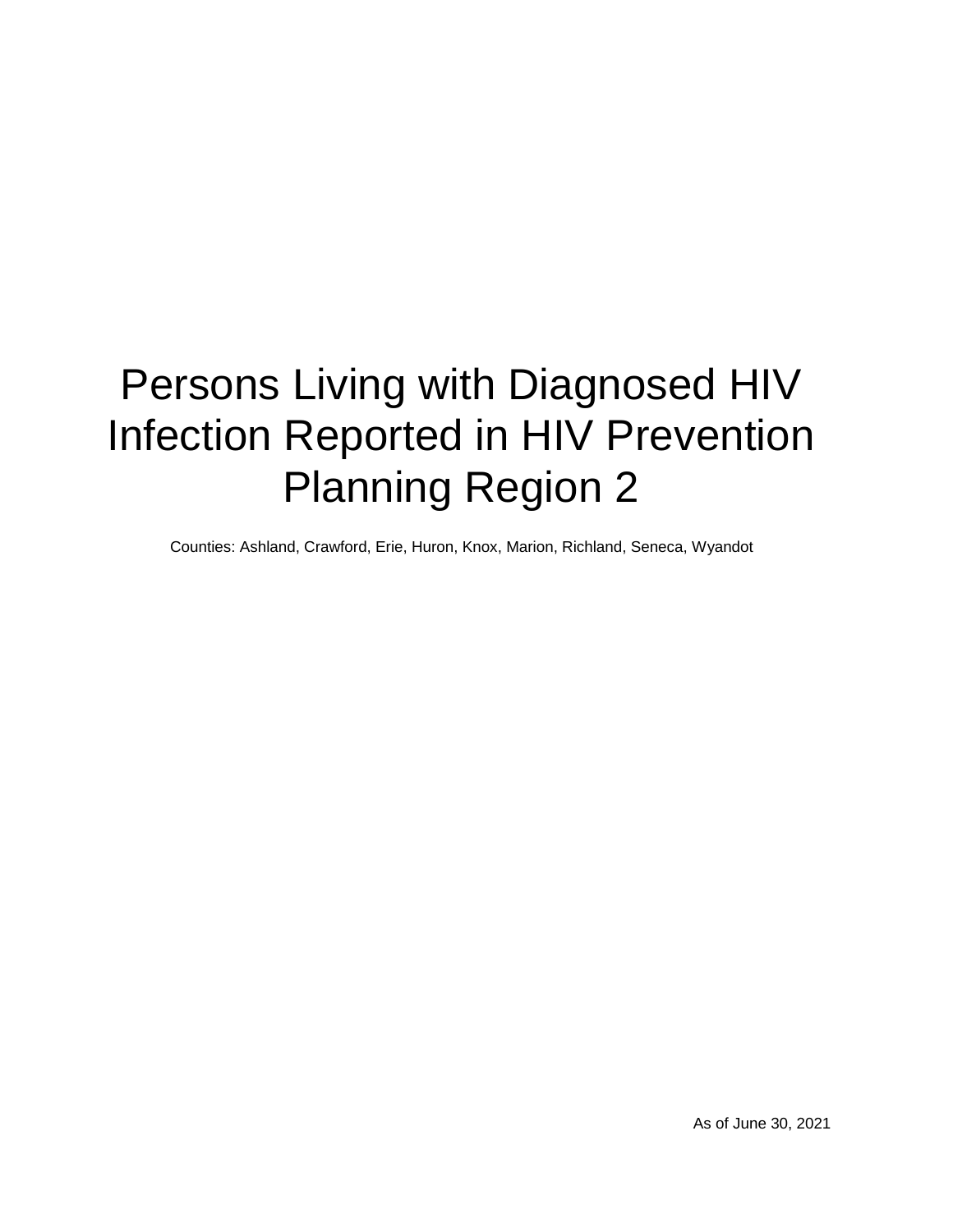|                                              |                   | Living with diagnosed HIV infection |         |                       |                | <b>Current Disease Status</b> |         |
|----------------------------------------------|-------------------|-------------------------------------|---------|-----------------------|----------------|-------------------------------|---------|
|                                              |                   | in 2020                             |         | <b>HIV (not AIDS)</b> |                | <b>AIDS</b>                   |         |
| Characteristic                               | Rate <sup>a</sup> | No.                                 | $\%$    | No.                   | $\%$           | No.                           | $\%$    |
| Sex at birth                                 |                   |                                     |         |                       |                |                               |         |
| Males                                        | 130.4             | 359                                 | 79%     | 163                   | 77%            | 196                           | 81%     |
| Females                                      | 34.1              | 94                                  | 21%     | 48                    | 23%            | 46                            | 19%     |
| Age at end of year                           |                   |                                     |         |                       |                |                               |         |
| <13                                          | $\star$           | 1                                   | $< 1\%$ | 1                     | $< 1\%$        |                               |         |
| $13 - 14$                                    | $\star$           | 2                                   | $< 1\%$ | 1                     | $< 1\%$        | 1                             | $< 1\%$ |
| 15-19                                        | $\star$           | $\overline{a}$                      |         | $\blacksquare$        |                | $\blacksquare$                |         |
| 20-24                                        | 38.0              | 13                                  | 3%      | 9                     | 4%             | 4                             | 2%      |
| 25-29                                        | 104.9             | 36                                  | 8%      | 25                    | 12%            | 11                            | 5%      |
| 30-34                                        | 127.5             | 41                                  | 9%      | 27                    | 13%            | 14                            | 6%      |
| 35-39                                        | 111.3             | 35                                  | 8%      | 17                    | 8%             | 18                            | 7%      |
| 40-44                                        | 148.2             | 47                                  | 10%     | 21                    | 10%            | 26                            | 11%     |
| 45-49                                        | 114.8             | 37                                  | $8%$    | 14                    | 7%             | 23                            | 10%     |
| 50-54                                        | 194.9             | 66                                  | 15%     | 26                    | 12%            | 40                            | 17%     |
| 55-64                                        | 160.2             | 123                                 | 27%     | 47                    | 22%            | 76                            | 31%     |
| $65+$                                        | 47.1              | 52                                  | 11%     | 23                    | 11%            | 29                            | 12%     |
| Race/Ethnicity <sup>b</sup>                  |                   |                                     |         |                       |                |                               |         |
| American Indian/Alaska Native                |                   |                                     |         |                       |                |                               |         |
| Asian/Pacific Islander                       |                   | $\overline{a}$                      |         |                       |                |                               |         |
| Black/African-American                       | 359.9             | 90                                  | 20%     | 43                    | 20%            | 47                            | 19%     |
| Hispanic/Latinx                              | 174.3             | 32                                  | 7%      | 17                    | 8%             | 15                            | 6%      |
| White                                        | 64.0              | 315                                 | 70%     | 145                   | 69%            | 170                           | 70%     |
| Multi-Race                                   | 141.7             | 15                                  | 3%      | 5                     | 2%             | 10                            | 4%      |
| Unknown                                      | $\star$           | 1                                   | $< 1\%$ | 1                     | $< 1\%$        |                               |         |
| Race/Ethnicity <sup>b</sup> and Sex at birth |                   |                                     |         |                       |                |                               |         |
| American Indian/Alaska Native Males          | $\star$           |                                     |         |                       |                |                               |         |
| American Indian/Alaska Native Females        |                   |                                     |         |                       |                |                               |         |
| Asian/Pacific Islander Males                 |                   |                                     |         |                       |                |                               |         |
| Asian/Pacific Islander Females               | $\star$           |                                     |         |                       |                |                               |         |
| Black/African-American Males                 | 454.0             | 69                                  | 15%     | 33                    | 16%            | 36                            | 15%     |
| Black/African-American Females               | 214.1             | 21                                  | 5%      | 10                    | 5%             | 11                            | 5%      |
| Hispanic/Latino Males                        | 289.2             | 28                                  | $6\%$   | $17$                  | $8%$           | 11                            | $5\%$   |
| Hispanic/Latina Females                      | $\star$           | 4                                   | 1%      | $\blacksquare$        | $\blacksquare$ | $\overline{\mathbf{4}}$       | 2%      |
| <b>White Males</b>                           | 103.0             | 250                                 | 55%     | 109                   | 52%            | 141                           | 58%     |
| <b>White Females</b>                         | 26.1              | 65                                  | 14%     | 36                    | 17%            | 29                            | 12%     |
| <b>Multi-Race Males</b>                      | 224.1             | 12                                  | 3%      | 4                     | 2%             | 8                             | 3%      |
| Multi-Race Females                           | $\star$           | 3                                   | $1\%$   | 1                     | $< 1\%$        | 2                             | 1%      |
| Unknown                                      |                   | 1                                   | $1\%$   | 1                     | $< 1\%$        |                               |         |
| <b>Total</b>                                 | 82.2              | 453                                 |         | 211                   |                | 242                           |         |

# **Reported persons living with diagnosed HIV infection in 2020 by current disease status and selected characteristics, HIV Prevention Planning Region 2**

Living with diagnosed HIV infection represents all persons ever diagnosed and reported with HIV and/or AIDS who have not been reported as having died as of December 31, 2020. Persons living with diagnosed HIV infection represent persons living in Ohio as of December 31, 2020, regardless of whether the person was a resident of Ohio at time of initial HIV and/or AIDS diagnosis.

Asterisk (\*) indicates rate not calculated for case count <5 due to unstable rates. Dash (-) indicates no cases were reported for the given category.

a The rate is the number of persons living with diagnosed HIV infection per 100,000 population calculated using 2020 U.S. Census estimates.

ᵇ Hispanics/Latinx may be of any race. Persons with a race of American Indian/Alaska Native, Asian/Pacific Islander, Black/African-American, White, or Multi-race are not-Hispanic. Asian/Pacific Islander includes Native Hawaiians.

Notes: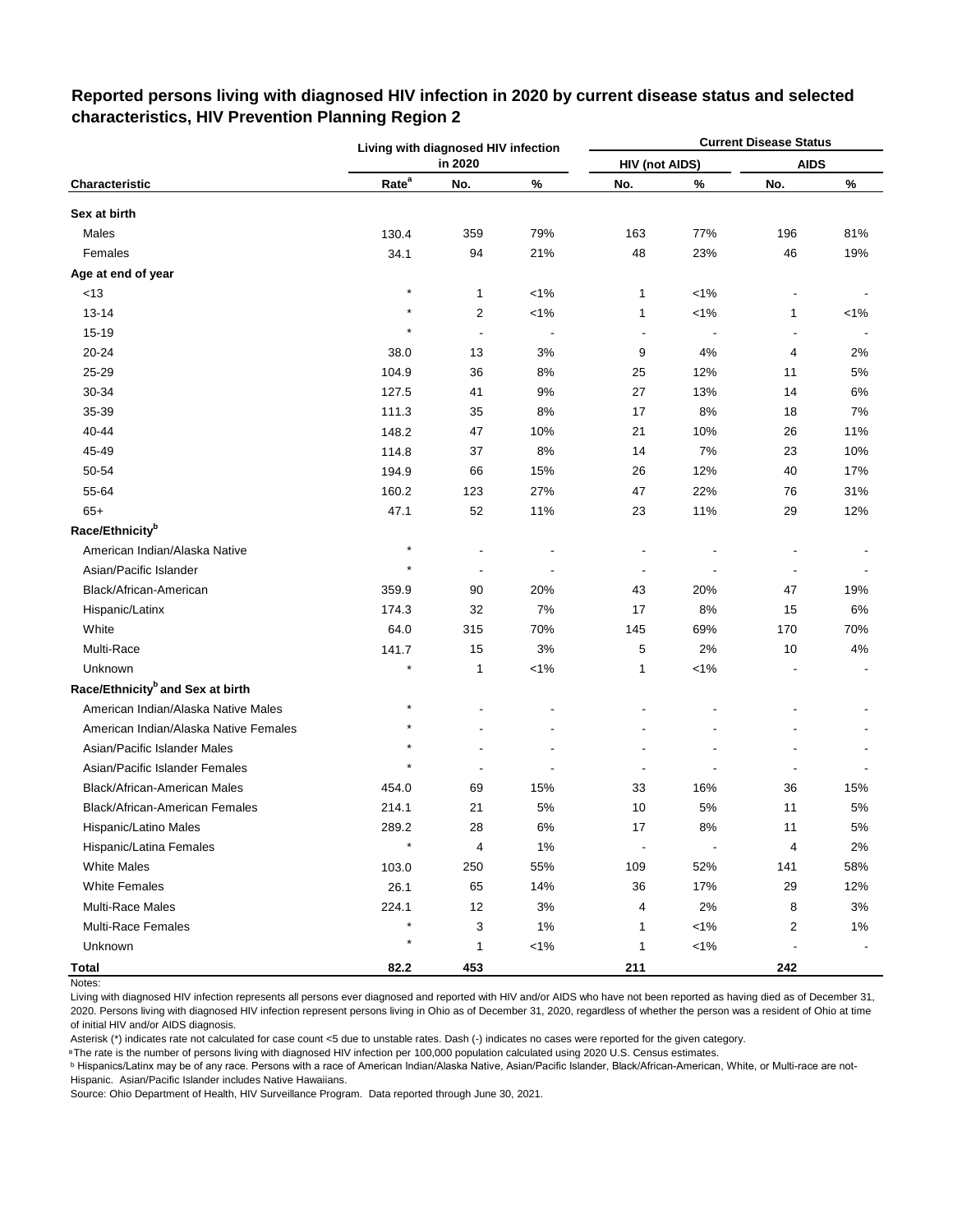|                                          | Living with diagnosed HIV infection |      |                |      | <b>Current Disease Status</b> |      |
|------------------------------------------|-------------------------------------|------|----------------|------|-------------------------------|------|
|                                          | in 2020                             |      | HIV (not AIDS) |      | <b>AIDS</b>                   |      |
| <b>Transmission Category<sup>a</sup></b> | No.                                 | ℅    | No.            | %    | No.                           | %    |
| Male adult or adolescent                 |                                     |      |                |      |                               |      |
| Male-to-male sexual contact              | 253                                 | 71%  | 114            | 70%  | 139                           | 71%  |
| Injection drug use (IDU)                 | 8                                   | 2%   | 3              | 2%   | 5                             | 3%   |
| Male-to-male sexual contact and IDU      | 21                                  | 6%   | 5              | 3%   | 16                            | 8%   |
| Heterosexual contact                     | 25                                  | 7%   | 10             | 6%   | 15                            | 8%   |
| Other/unknown                            | 51                                  | 14%  | 30             | 19%  | 21                            | 11%  |
| Subtotal                                 | 358                                 | 100% | 162            | 100% | 196                           | 100% |
| Female adult or adolescent               |                                     |      |                |      |                               |      |
| Injection drug use                       | 16                                  | 18%  | 6              | 13%  | 10                            | 23%  |
| Heterosexual contact                     | 63                                  | 72%  | 31             | 69%  | 32                            | 74%  |
| Other/unknown                            | 9                                   | 10%  | 8              | 18%  | 1                             | 2%   |
| Subtotal                                 | 88                                  | 100% | 45             | 100% | 43                            | 100% |
| Child (<13 yrs at diagnosis)             |                                     |      |                |      |                               |      |
| Perinatal                                | 6                                   | 86%  | 4              | 100% | 2                             | 67%  |
| Other/unknown                            | 1                                   | 14%  | $\blacksquare$ |      | 1                             | 33%  |
| Subtotal                                 | 7                                   | 100% | 4              | 100% | 3                             | 100% |
| Total                                    | 453                                 |      | 211            |      | 242                           |      |

## **Reported persons living with diagnosed HIV infection in 2020 by current disease status and transmission category, HIV Prevention Planning Region 2**

# **Reported persons living with diagnosed HIV infection in 2020 by current disease status and exposure category, HIV Prevention Planning Region 2**

|                                                          | Living with diagnosed HIV infection |       |                       |     | <b>Current Disease Status</b> |       |
|----------------------------------------------------------|-------------------------------------|-------|-----------------------|-----|-------------------------------|-------|
|                                                          | in 2020                             |       | <b>HIV (not AIDS)</b> |     | <b>AIDS</b>                   |       |
| <b>Exposure Category</b> <sup>b</sup>                    | No.                                 | %     | No.                   | %   | No.                           | %     |
| Male-to-male sexual contact only                         | 242                                 | 53%   | 107                   | 51% | 135                           | 56%   |
| Injection drug use (IDU) only                            | 11                                  | 2%    | 4                     | 2%  |                               | 3%    |
| Heterosexual contact only                                | 88                                  | 19%   | 41                    | 19% | 47                            | 19%   |
| Male-to-male sexual contact & IDU                        | 15                                  | 3%    | 5                     | 2%  | 10                            | 4%    |
| <b>IDU &amp; Heterosexual contact</b>                    | 13                                  | 3%    | 5                     | 2%  | 8                             | 3%    |
| Male-to-male sexual contact & Heterosexual contact       | 11                                  | 2%    | 7                     | 3%  | 4                             | 2%    |
| Male-to-male sexual contact & IDU & Heterosexual contact | 6                                   | $1\%$ |                       |     | 6                             | 2%    |
| Perinatal exposure                                       | 6                                   | 1%    | 4                     | 2%  | $\overline{2}$                | $1\%$ |
| Other/unknown                                            | 61                                  | 13%   | 38                    | 18% | 23                            | 10%   |
| Total                                                    | 453                                 |       | 211                   |     | 242                           |       |

Notes:

Living with diagnosed HIV infection represents all persons ever diagnosed and reported with HIV and/or AIDS who have not been reported as having died as of December 31, 2020. Persons living with diagnosed HIV infection represent persons living in Ohio as of December 31, 2020, regardless of whether the person was a resident of Ohio at time of initial HIV and/or AIDS diagnosis.

Dash (-) indicates no cases were reported for the given category.

a Transmission categories are mutually exclusive, hierarchical risk categories determined by the CDC and system-calculated using sex at birth and risk factor history to determine mode of transmission. A person with multiple risks is only represented in the highest category based on the CDC hierarchical algorithm. Thus, transgender women are included in the male-to-male sexual contact transmission category if assigned male at birth and risk factor history indicates sex with males. Please note this is for the categorization of HIV transmission categories only and not to describe sexual orientation.

**b** Exposure categories are mutually exclusive risk categories. All possible combinations of risks are represented among exposure categories. A person with multiple risks is represented in the exposure category identifying all the reported ways in which that person may have been exposed to HIV.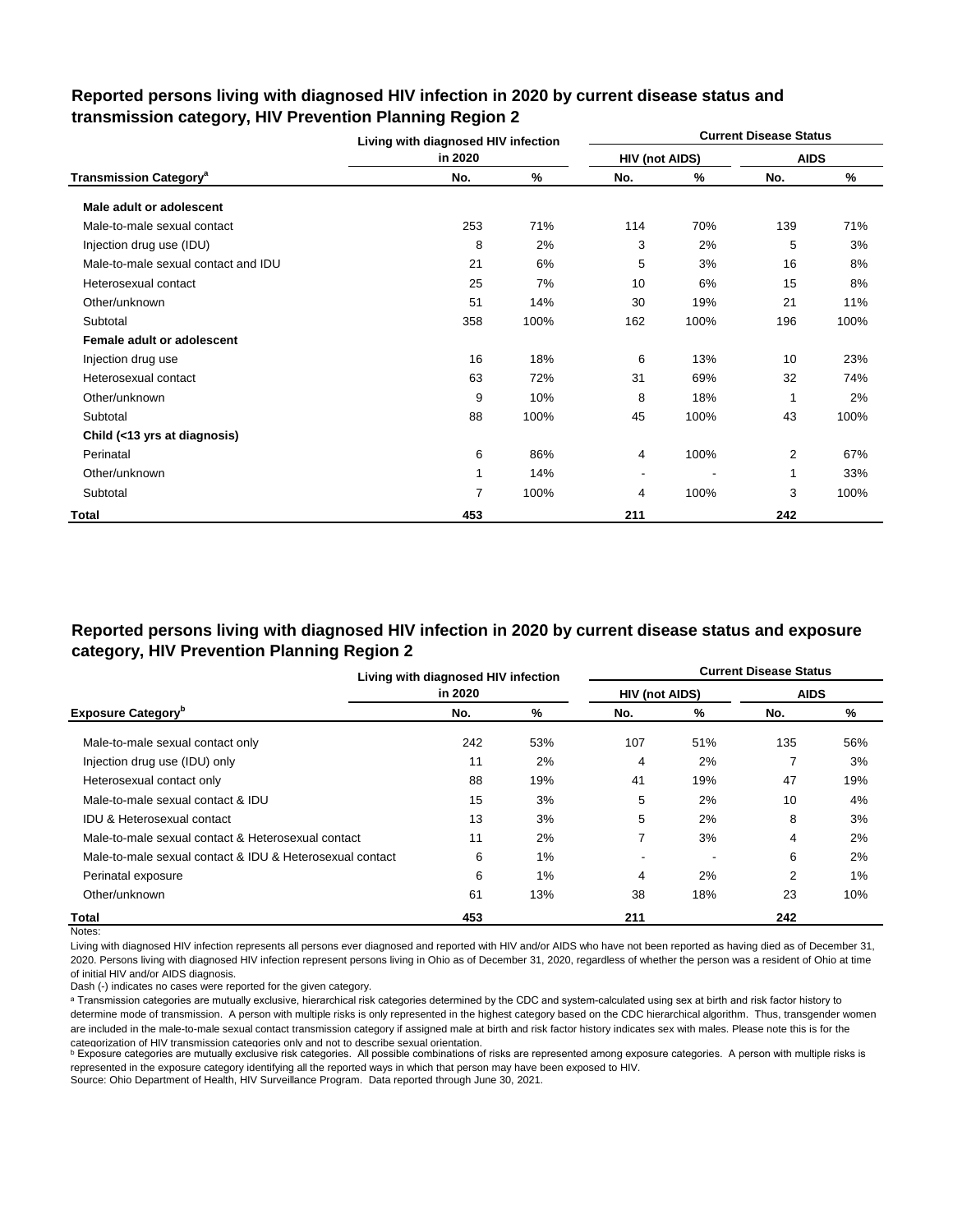|                    | American Indian/Alaska Native |                          |   | <b>Asian/Pacific Islander</b> |        |           | <b>Black/African-American</b> |     |                          |                   | Hispanic/ Latinx <sup>a</sup> |                          |                   | White  |       |                   | <b>Multi-Race</b> |     | <b>Unknown</b> |      |
|--------------------|-------------------------------|--------------------------|---|-------------------------------|--------|-----------|-------------------------------|-----|--------------------------|-------------------|-------------------------------|--------------------------|-------------------|--------|-------|-------------------|-------------------|-----|----------------|------|
| Age at end of year | Rate <sup>b</sup>             | No.                      | % | Rate <sup>p</sup>             | No.    | %         | <b>Rate</b> <sup>p</sup>      | No. | %                        | Rate <sup>r</sup> | No.                           | %                        | Rate <sup>n</sup> | No.    | %     | Rate <sup>'</sup> | No.               | %   | No.            | %    |
| < 13               |                               |                          |   |                               |        | $\sim$    |                               |     | $\overline{\phantom{a}}$ |                   |                               |                          |                   |        | $1\%$ |                   |                   |     |                |      |
| $13 - 14$          |                               |                          |   |                               |        |           |                               |     | $\overline{\phantom{0}}$ |                   |                               |                          |                   | ◠      | 1%    |                   |                   |     |                |      |
| $15 - 19$          |                               | $\overline{\phantom{a}}$ |   |                               |        | $\,$ $\,$ |                               |     | $\overline{\phantom{a}}$ |                   |                               | $\overline{\phantom{a}}$ |                   | $\sim$ |       |                   |                   |     |                |      |
| $20 - 24$          |                               |                          |   |                               |        |           |                               |     | 3%                       |                   |                               | 9%                       | 20.7              | 6      | 2%    |                   |                   | 7%  |                |      |
| $25 - 29$          |                               | $\overline{\phantom{0}}$ |   |                               | $\sim$ | $\sim$    | 618.6                         | 15  | 17%                      |                   |                               | 9%                       | 61.4              | 18     | 6%    |                   |                   |     |                |      |
| 30-34              |                               |                          |   |                               |        | $\sim$    | 562.6                         | 12  | 13%                      | 647.0             | 9                             | 28%                      | 68.3              | 19     | 6%    |                   |                   | 7%  |                |      |
| 35-39              |                               |                          |   |                               | $\sim$ | $\sim$    | 446.2                         | 8   | 9%                       |                   |                               | 6%                       | 79.6              | 22     | 7%    | $\ast$            |                   | 20% |                |      |
| 40-44              |                               |                          |   |                               |        | $\sim$    | 411.0                         |     | 8%                       |                   |                               | 9%                       | 128.0             | 36     | 11%   |                   |                   | 7%  |                |      |
| 45-49              |                               |                          |   |                               |        | $\sim$    | 686.6                         | 11  | 12%                      |                   |                               | 3%                       | 85.9              | 25     | 8%    | $\star$           |                   |     |                |      |
| 50-54              |                               |                          |   |                               |        | $\sim$    | 625.4                         | 9   | 10%                      | 649.4             | $5^{\circ}$                   | 16%                      | 163.8             | 51     | 16%   |                   |                   | 7%  |                |      |
| 55-64              |                               |                          |   |                               |        | $\sim$    | 481.7                         | 13  | 14%                      |                   |                               | 9%                       | 141.0             | 101    | 32%   | .257.9            | 6.                | 40% |                |      |
| $65+$              |                               |                          |   |                               |        | $\sim$    | 406.1                         | 12  | 13%                      |                   |                               | 9%                       | 32.5              | 34     | 11%   |                   |                   | 13% |                | 100% |
| Total              |                               |                          |   |                               |        |           | 359.9                         | 90  |                          | 174.3             | 32                            |                          | 64.0              | 315    |       | 141.7             |                   |     |                |      |

<sup>c</sup> Transmission categories are mutually exclusive, hierarchical risk categories determined by the CDC and system-calculated using sex at birth and risk factor history to determine mode of transmission. A person with multi hierarchical algorithm. Thus, transgender women are included in the male-to-male sexual contact transmission category if assigned male at birth and risk factor history indicates sex with males. Please note this is for the sexual orientation.

<sup>d</sup> Exposure categories are mutually exclusive risk categories. All possible combinations of risks are represented among exposure categories. A person with multiple risks is represented in the exposure category identifying

|                                          |                                     |                          |                                         |                          |                                   |                          |                                  | Living with diagnosed invilleduon in 2020 |       |      |                   |                          |                |                          |
|------------------------------------------|-------------------------------------|--------------------------|-----------------------------------------|--------------------------|-----------------------------------|--------------------------|----------------------------------|-------------------------------------------|-------|------|-------------------|--------------------------|----------------|--------------------------|
|                                          | American<br>Indian/Alaska<br>Native |                          | <b>Asian/Pacific</b><br><b>Islander</b> |                          | <b>Black/African-</b><br>American |                          | Hispanic/<br>Latinx <sup>a</sup> |                                           | White |      | <b>Multi-Race</b> |                          | Unknown        |                          |
| <b>Transmission Category<sup>c</sup></b> | No.                                 | %                        | No.                                     | %                        | No.                               | %                        | No.                              | %                                         | No.   | %    | No.               | %                        | No.            | %                        |
| Male adult or adolescent                 |                                     |                          |                                         |                          |                                   |                          |                                  |                                           |       |      |                   |                          |                |                          |
| Male-to-male sexual contact              |                                     |                          | $\sim$                                  | $\overline{\phantom{a}}$ | 44                                | 64%                      | 17                               | 61%                                       | 183   | 73%  | 9                 | 75%                      |                |                          |
| Injection drug use (IDU)                 | $\sim$                              | $\overline{\phantom{a}}$ | $\sim$                                  | $\sim$                   | $\overline{\phantom{a}}$          | $\overline{\phantom{a}}$ |                                  | 4%                                        | 6     | 2%   |                   | 8%                       | $\sim$         | $\sim$                   |
| Male-to-male sexual contact and IDU      |                                     | $\overline{\phantom{a}}$ | $\sim$                                  | <b>.</b>                 | ے                                 | 3%                       |                                  | 7%                                        | 16    | 6%   |                   | 8%                       | $\sim$         | $\overline{\phantom{a}}$ |
| Heterosexual contact                     | $\sim$                              | . .                      | $\sim$                                  | $\,$ $\,$                |                                   | 13%                      |                                  | 14%                                       |       | 4%   |                   | 8%                       | $\blacksquare$ | $\overline{\phantom{a}}$ |
| Other/unknown                            |                                     | $\overline{\phantom{a}}$ | $\sim$                                  | $\overline{\phantom{a}}$ | 14                                | 20%                      |                                  | 14%                                       | 33    | 13%  |                   |                          | $\blacksquare$ | $\overline{\phantom{a}}$ |
| Subtotal                                 |                                     | . .                      | $\sim$                                  | $\overline{\phantom{a}}$ | 69                                | 100%                     | 28                               | 100%                                      | 249   | 100% | 12 <sup>°</sup>   | 100%                     | $\blacksquare$ | $\overline{\phantom{a}}$ |
| Female adult or adolescent               |                                     |                          |                                         |                          |                                   |                          |                                  |                                           |       |      |                   |                          |                |                          |
| Injection drug use                       | $\sim$                              | $\overline{\phantom{a}}$ | $\sim$                                  | $\sim$                   |                                   | 5%                       |                                  | 25%                                       | 13    | 22%  |                   | 33%                      | $\blacksquare$ | $\overline{\phantom{a}}$ |
| Heterosexual contact                     | $\sim$                              | $\overline{\phantom{a}}$ | $\sim$                                  | $\sim$                   | 17                                | 85%                      | ົ                                | 50%                                       | 41    | 68%  | 2                 | 67%                      |                | 100%                     |
| Other/unknown                            | $\sim$                              | $\overline{\phantom{a}}$ | $\sim$                                  | $\sim$                   | 2                                 | 10%                      |                                  | 25%                                       | 6     | 10%  |                   | $\overline{\phantom{a}}$ | $\blacksquare$ |                          |
| Subtotal                                 |                                     | $\overline{\phantom{a}}$ | $\sim$                                  | <b>.</b>                 | 20                                | 100%                     | 4                                | 100%                                      | 60    | 100% | 3                 | 100%                     |                | 100%                     |
| Child (<13 yrs at diagnosis)             |                                     |                          |                                         |                          |                                   |                          |                                  |                                           |       |      |                   |                          |                |                          |
| Perinatal                                | $\sim$                              | $\overline{\phantom{a}}$ | $\sim$                                  | <b>.</b>                 |                                   | 100%                     | $\sim$                           |                                           | 5     | 83%  |                   |                          |                |                          |
| Other/unknown                            |                                     | . .                      | $\sim$                                  | $\sim$                   |                                   |                          | . .                              | $\overline{\phantom{a}}$                  |       | 17%  |                   |                          |                |                          |
| Subtotal                                 |                                     | $\overline{\phantom{a}}$ | $\sim$                                  | $\sim$                   |                                   | 100%                     | $\sim$                           | $\overline{\phantom{a}}$                  | 6     | 100% |                   |                          |                |                          |
| Total                                    |                                     |                          | $\overline{\phantom{a}}$                |                          | 90                                |                          | 32                               |                                           | 315   |      | 15                |                          |                |                          |

|                                                          |                                            |   |                           |                          |                                   |                          | Living with diagnosed HIV infection in 2020 |     |       |     |                   |     |                |                          |
|----------------------------------------------------------|--------------------------------------------|---|---------------------------|--------------------------|-----------------------------------|--------------------------|---------------------------------------------|-----|-------|-----|-------------------|-----|----------------|--------------------------|
|                                                          | American<br>Indian/Alaska<br><b>Native</b> |   | Asian/Pacific<br>Islander |                          | <b>Black/African-</b><br>American |                          | Hispanic/<br>Latinx <sup>a</sup>            |     | White |     | <b>Multi-Race</b> |     | <b>Unknown</b> |                          |
| <b>Exposure Category</b> <sup>a</sup>                    | No.                                        | % | No.                       | %                        | No.                               | %                        | No.                                         |     | No.   | %   | No.               | %   | No.            | %                        |
| Male-to-male sexual contact only                         |                                            |   |                           | $\sim$                   | 40                                | 44%                      | 16                                          | 50% | 178   | 57% | 8                 | 53% |                |                          |
| Injection drug use (IDU) only                            | -                                          |   |                           | $\,$ $\,$                |                                   | 1%                       |                                             | 3%  |       | 3%  |                   | 7%  |                |                          |
| Heterosexual contact only                                | $\overline{\phantom{a}}$                   |   |                           | $\sim$                   | 26                                | 29%                      | 6                                           | 19% | 52    | 17% | -5                | 20% |                | 100%                     |
| Male-to-male sexual contact & IDU                        |                                            |   |                           | $\,$ $\,$                |                                   | 2%                       |                                             |     | 13    | 4%  |                   |     |                |                          |
| <b>IDU &amp; Heterosexual contact</b>                    | $\overline{\phantom{a}}$                   |   |                           | $\sim$                   | $\sim$                            | $\overline{\phantom{a}}$ |                                             | 3%  |       | 3%  |                   | 7%  |                | $\overline{\phantom{a}}$ |
| Male-to-male sexual contact & Heterosexual contact       |                                            |   |                           | $\overline{\phantom{a}}$ |                                   | 4%                       |                                             | 3%  |       | 2%  |                   | 7%  |                |                          |
| Male-to-male sexual contact & IDU & Heterosexual contact | $\sim$                                     |   |                           | $\sim$                   | -                                 | -                        |                                             | 6%  |       | 1%  |                   | 7%  |                |                          |
| Perinatal exposure                                       | -                                          |   |                           | $\,$ $\,$                |                                   | 1%                       |                                             |     |       | 2%  |                   |     |                |                          |
| Other/unknown                                            | $\overline{\phantom{a}}$                   |   | $\sim$                    | $\,$ $\,$                | 16                                | 18%                      | 5                                           | 16% | 40    | 13% |                   |     |                |                          |
| Total                                                    |                                            |   |                           |                          | 90                                |                          | 32                                          |     | 315   |     | 15                |     |                |                          |

Notes:

Living with diagnosed HIV infection represents all persons ever diagnosed and reported with HIV and/or AIDS who have not been reported as having died as of December 31, 2020. Persons living with diagnosed HIV infection rep regardless of whether the person was a resident of Ohio at time of initial HIV and/or AIDS diagnosis.

#### **Reported persons living with diagnosed HIV infection in 2020 by race/ethnicity and transmission category, HIV Prevention Planning Region 2**

# **Living with diagnosed HIV infection in 2020**

### **Reported persons living with diagnosed HIV infection in 2020 by race/ethnicity and age, HIV Prevention Planning Region 2**

#### **Living with diagnosed HIV infection in 2020**

#### **Reported persons living with diagnosed HIV infection in 2020 by race/ethnicity and exposure category, HIV Prevention Planning Region 2**

ᵇ The rate is the number of persons living with diagnosed HIV infection per 100,000 population calculated using U.S. Census estimates for that year.

Source: Ohio Department of Health, HIV Surveillance Program. Data reported through June 30, 2021. HIV.

Asterisk (\*) indicates rate not calculated because census data unavailable or for case count <5 due to unstable rates. Dash (-) indicates no cases were reported for the given category.

a Hispanics/Latinx may be of any race. Persons with a race of American Indian/Alaska Native, Asian/Pacific Islander, Black/African-American, White, or Multi-race are not-Hispanic. Asian/Pacific Islander includes Native Haw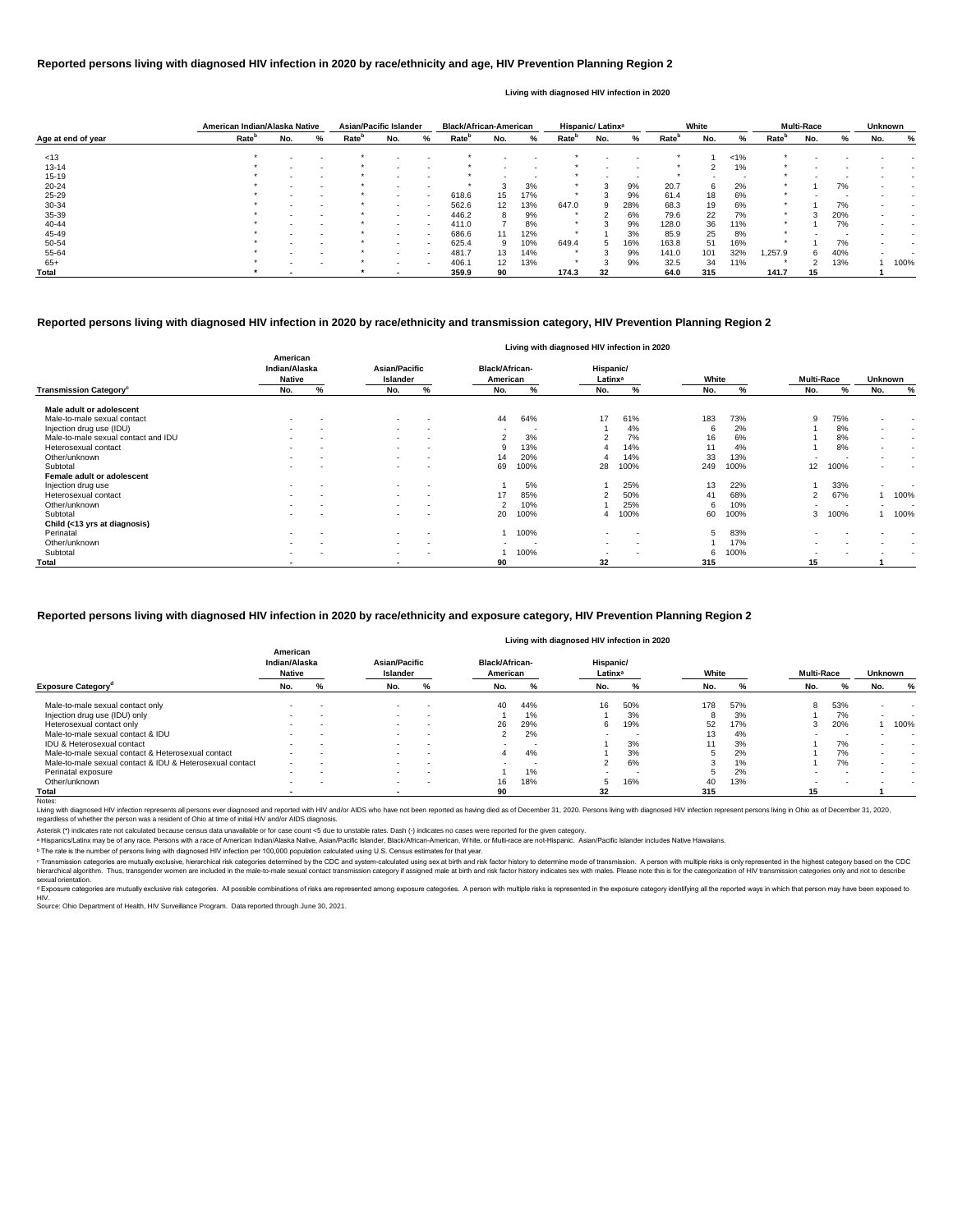# **Trends in reported persons living with diagnosed HIV infection by year of diagnosis and selected characteristics, HIV Prevention Planning Region 2, 2016-2020**

**Living with Diagnosed HIV Infection**

| Rate <sup>a</sup><br>Rate <sup>a</sup><br>Rate <sup>a</sup><br>Rate <sup>a</sup><br>Rate <sup>a</sup><br>%<br>%<br>%<br>No.<br>No.<br>No.<br>No.<br>%<br>No.<br><b>Characteristic</b><br>Sex at birth<br>78%<br>Males<br>105.3<br>292<br>112.6<br>311<br>78%<br>121.3<br>336<br>79%<br>119.7<br>331<br>78%<br>130.4<br>359<br>79%<br>30.4<br>21%<br>Females<br>84<br>22%<br>32.2<br>89<br>22%<br>31.8<br>88<br>21%<br>33.3<br>92<br>22%<br>34.1<br>94<br>Age at end of year<br>$\star$<br>2<br>$\overline{2}$<br>$1\%$<br>$\overline{2}$<br>1%<br>3<br>1%<br>1%<br><13<br>1%<br>1<br>2<br>$13 - 14$<br>$15 - 19$<br>3<br>$1\%$<br>3<br>1%<br>20-24<br>12<br>3%<br>9<br>37.3<br>36.0<br>13<br>3%<br>33.8<br>25.5<br>2%<br>13<br>3%<br>38.0<br>13<br>25-29<br>72.3<br>85.1<br>28<br>7%<br>101.4<br>34<br>9%<br>90.1<br>31<br>7%<br>25<br>6%<br>36<br>104.9<br>30-34<br>34<br>28<br>7%<br>33<br>8%<br>35<br>108.5<br>9%<br>105.4<br>110.3<br>8%<br>127.5<br>41<br>90.3<br>35-39<br>35<br>39<br>10%<br>10%<br>35<br>109.0<br>9%<br>122.2<br>134.7<br>43<br>117.1<br>37<br>9%<br>111.3<br>40-44<br>107.3<br>122.3<br>38<br>10%<br>144.2<br>45<br>11%<br>137.1<br>148.2<br>47<br>34<br>9%<br>43<br>10%<br>12%<br>123.4<br>45-49<br>137.3<br>48<br>13%<br>142.0<br>49<br>141.5<br>48<br>11%<br>10%<br>114.8<br>37<br>41<br>50-54<br>176.8<br>184.9<br>19%<br>187.7<br>17%<br>174.1<br>62<br>15%<br>61<br>14%<br>194.9<br>66<br>70<br>69<br>55-64<br>98.2<br>78<br>21%<br>91<br>23%<br>103<br>24%<br>144.8<br>27%<br>123<br>115.1<br>130.7<br>113<br>160.2<br>$65+$<br>34<br>9%<br>38<br>10%<br>45<br>11%<br>49<br>12%<br>52<br>33.6<br>36.7<br>42.5<br>45.3<br>47.1<br>Race/Ethnicity <sup>b</sup><br>×<br>American Indian/Alaska Native<br>Asian/Pacific Islander<br>Black/African-American<br>326.5<br>83<br>22%<br>337.8<br>85<br>21%<br>358.1<br>21%<br>326.8<br>83<br>20%<br>359.9<br>90<br>91<br>Hispanic/Latinx<br>28<br>7%<br>30<br>8%<br>6%<br>166.9<br>30<br>32<br>170.9<br>177.0<br>147.0<br>26<br>7%<br>174.3<br>White<br>51.2<br>255<br>68%<br>273<br>68%<br>69%<br>59.5<br>294<br>315<br>55.0<br>59.1<br>293<br>70%<br>64.0<br>Multi-Race<br>147.5<br>96.4<br>9<br>2%<br>114.8<br>11<br>3%<br>130.6<br>13<br>3%<br>15<br>4%<br>141.7<br>15<br>Unknown<br>$\ast$<br>1%<br>$\ast$<br>$1\%$<br><1%<br>$< 1\%$<br>$\mathbf 1$<br>1<br>$\mathbf 1$<br>$\mathbf{1}$<br>-1<br>Race/Ethnicity <sup>b</sup> and Sex at birth<br>American Indian/Alaska Native Males<br>American Indian/Alaska Native Females<br>Asian/Pacific Islander Males<br>Asian/Pacific Islander Females<br>15%<br>Black/African-American Males<br>55<br>369.9<br>57<br>14%<br>415.4<br>65<br>15%<br>384.5<br>60<br>14%<br>454.0<br>69<br>349.4<br>289.3<br>28<br>7%<br>287.1<br>266.3<br>234.8<br>214.1<br>Black/African-American Females<br>28<br>7%<br>26<br>6%<br>23<br>5%<br>21<br>275.7<br>Hispanic/Latino Males<br>6%<br>300.1<br>7%<br>255.6<br>6%<br>272.6<br>289.2<br>24<br>27<br>24<br>26<br>6%<br>28<br>Hispanic/Latina Females<br>$\star$<br>1%<br>$\star$<br>3<br>$1\%$<br>$\overline{2}$<br>$< 1\%$<br>$\star$<br>4<br>$\star$<br>4<br>$^\star$<br>$1\%$<br>4<br><b>White Males</b><br>206<br>55%<br>219<br>55%<br>56%<br>56%<br>250<br>237<br>235<br>83.8<br>89.5<br>96.9<br>96.3<br>103.0<br><b>White Females</b><br>19.4<br>14%<br>23.6<br>49<br>13%<br>21.5<br>54<br>22.3<br>56<br>13%<br>59<br>14%<br>26.1<br>65<br>Multi-Race Males<br>150.2<br>166.3<br>8<br>2%<br>198.2<br>2%<br>193.3<br>224.1<br>7<br>2%<br>10<br>10<br>2%<br>12<br>Multi-Race Females<br>$\star$<br>2<br>1%<br>$\ast$<br>3<br>$1\%$<br>$\star$<br>3<br>$1\%$<br>100.1<br>3<br>5<br>$1\%$<br>Unknown<br>$\star$<br>$< 1\%$<br>$< 1\%$<br>$< 1\%$<br>$< 1\%$<br>$\mathbf{1}$<br>$\ast$<br>$\mathbf{1}$<br>$\star$<br>$\star$<br>$\mathbf{1}$<br>$\mathbf 1$<br>$\mathbf 1$<br>82.2<br><b>Total</b><br>67.9<br>376<br>72.4<br>400<br>76.6<br>424<br>76.5<br>423<br>453 |        | 2016 |  | 2017 |  | 2018 |  | 2019 |  | 2020 |         |
|-----------------------------------------------------------------------------------------------------------------------------------------------------------------------------------------------------------------------------------------------------------------------------------------------------------------------------------------------------------------------------------------------------------------------------------------------------------------------------------------------------------------------------------------------------------------------------------------------------------------------------------------------------------------------------------------------------------------------------------------------------------------------------------------------------------------------------------------------------------------------------------------------------------------------------------------------------------------------------------------------------------------------------------------------------------------------------------------------------------------------------------------------------------------------------------------------------------------------------------------------------------------------------------------------------------------------------------------------------------------------------------------------------------------------------------------------------------------------------------------------------------------------------------------------------------------------------------------------------------------------------------------------------------------------------------------------------------------------------------------------------------------------------------------------------------------------------------------------------------------------------------------------------------------------------------------------------------------------------------------------------------------------------------------------------------------------------------------------------------------------------------------------------------------------------------------------------------------------------------------------------------------------------------------------------------------------------------------------------------------------------------------------------------------------------------------------------------------------------------------------------------------------------------------------------------------------------------------------------------------------------------------------------------------------------------------------------------------------------------------------------------------------------------------------------------------------------------------------------------------------------------------------------------------------------------------------------------------------------------------------------------------------------------------------------------------------------------------------------------------------------------------------------------------------------------------------------------------------------------------------------------------------------------------------------------------------------------------------------------------------------------------------------------------------------------------------------------------------------------------------------------------------------------------------------------------------------------------------------------------------------------------------------------------------------------------------------------------------------------------------------------------------------------------------------------------------------------------------------------------------------------------------------------------------------------|--------|------|--|------|--|------|--|------|--|------|---------|
|                                                                                                                                                                                                                                                                                                                                                                                                                                                                                                                                                                                                                                                                                                                                                                                                                                                                                                                                                                                                                                                                                                                                                                                                                                                                                                                                                                                                                                                                                                                                                                                                                                                                                                                                                                                                                                                                                                                                                                                                                                                                                                                                                                                                                                                                                                                                                                                                                                                                                                                                                                                                                                                                                                                                                                                                                                                                                                                                                                                                                                                                                                                                                                                                                                                                                                                                                                                                                                                                                                                                                                                                                                                                                                                                                                                                                                                                                                                                   |        |      |  |      |  |      |  |      |  |      | %       |
|                                                                                                                                                                                                                                                                                                                                                                                                                                                                                                                                                                                                                                                                                                                                                                                                                                                                                                                                                                                                                                                                                                                                                                                                                                                                                                                                                                                                                                                                                                                                                                                                                                                                                                                                                                                                                                                                                                                                                                                                                                                                                                                                                                                                                                                                                                                                                                                                                                                                                                                                                                                                                                                                                                                                                                                                                                                                                                                                                                                                                                                                                                                                                                                                                                                                                                                                                                                                                                                                                                                                                                                                                                                                                                                                                                                                                                                                                                                                   |        |      |  |      |  |      |  |      |  |      |         |
|                                                                                                                                                                                                                                                                                                                                                                                                                                                                                                                                                                                                                                                                                                                                                                                                                                                                                                                                                                                                                                                                                                                                                                                                                                                                                                                                                                                                                                                                                                                                                                                                                                                                                                                                                                                                                                                                                                                                                                                                                                                                                                                                                                                                                                                                                                                                                                                                                                                                                                                                                                                                                                                                                                                                                                                                                                                                                                                                                                                                                                                                                                                                                                                                                                                                                                                                                                                                                                                                                                                                                                                                                                                                                                                                                                                                                                                                                                                                   |        |      |  |      |  |      |  |      |  |      |         |
|                                                                                                                                                                                                                                                                                                                                                                                                                                                                                                                                                                                                                                                                                                                                                                                                                                                                                                                                                                                                                                                                                                                                                                                                                                                                                                                                                                                                                                                                                                                                                                                                                                                                                                                                                                                                                                                                                                                                                                                                                                                                                                                                                                                                                                                                                                                                                                                                                                                                                                                                                                                                                                                                                                                                                                                                                                                                                                                                                                                                                                                                                                                                                                                                                                                                                                                                                                                                                                                                                                                                                                                                                                                                                                                                                                                                                                                                                                                                   |        |      |  |      |  |      |  |      |  |      |         |
|                                                                                                                                                                                                                                                                                                                                                                                                                                                                                                                                                                                                                                                                                                                                                                                                                                                                                                                                                                                                                                                                                                                                                                                                                                                                                                                                                                                                                                                                                                                                                                                                                                                                                                                                                                                                                                                                                                                                                                                                                                                                                                                                                                                                                                                                                                                                                                                                                                                                                                                                                                                                                                                                                                                                                                                                                                                                                                                                                                                                                                                                                                                                                                                                                                                                                                                                                                                                                                                                                                                                                                                                                                                                                                                                                                                                                                                                                                                                   |        |      |  |      |  |      |  |      |  |      |         |
|                                                                                                                                                                                                                                                                                                                                                                                                                                                                                                                                                                                                                                                                                                                                                                                                                                                                                                                                                                                                                                                                                                                                                                                                                                                                                                                                                                                                                                                                                                                                                                                                                                                                                                                                                                                                                                                                                                                                                                                                                                                                                                                                                                                                                                                                                                                                                                                                                                                                                                                                                                                                                                                                                                                                                                                                                                                                                                                                                                                                                                                                                                                                                                                                                                                                                                                                                                                                                                                                                                                                                                                                                                                                                                                                                                                                                                                                                                                                   |        |      |  |      |  |      |  |      |  |      |         |
|                                                                                                                                                                                                                                                                                                                                                                                                                                                                                                                                                                                                                                                                                                                                                                                                                                                                                                                                                                                                                                                                                                                                                                                                                                                                                                                                                                                                                                                                                                                                                                                                                                                                                                                                                                                                                                                                                                                                                                                                                                                                                                                                                                                                                                                                                                                                                                                                                                                                                                                                                                                                                                                                                                                                                                                                                                                                                                                                                                                                                                                                                                                                                                                                                                                                                                                                                                                                                                                                                                                                                                                                                                                                                                                                                                                                                                                                                                                                   |        |      |  |      |  |      |  |      |  |      | $< 1\%$ |
|                                                                                                                                                                                                                                                                                                                                                                                                                                                                                                                                                                                                                                                                                                                                                                                                                                                                                                                                                                                                                                                                                                                                                                                                                                                                                                                                                                                                                                                                                                                                                                                                                                                                                                                                                                                                                                                                                                                                                                                                                                                                                                                                                                                                                                                                                                                                                                                                                                                                                                                                                                                                                                                                                                                                                                                                                                                                                                                                                                                                                                                                                                                                                                                                                                                                                                                                                                                                                                                                                                                                                                                                                                                                                                                                                                                                                                                                                                                                   |        |      |  |      |  |      |  |      |  |      |         |
|                                                                                                                                                                                                                                                                                                                                                                                                                                                                                                                                                                                                                                                                                                                                                                                                                                                                                                                                                                                                                                                                                                                                                                                                                                                                                                                                                                                                                                                                                                                                                                                                                                                                                                                                                                                                                                                                                                                                                                                                                                                                                                                                                                                                                                                                                                                                                                                                                                                                                                                                                                                                                                                                                                                                                                                                                                                                                                                                                                                                                                                                                                                                                                                                                                                                                                                                                                                                                                                                                                                                                                                                                                                                                                                                                                                                                                                                                                                                   |        |      |  |      |  |      |  |      |  |      | 3%      |
|                                                                                                                                                                                                                                                                                                                                                                                                                                                                                                                                                                                                                                                                                                                                                                                                                                                                                                                                                                                                                                                                                                                                                                                                                                                                                                                                                                                                                                                                                                                                                                                                                                                                                                                                                                                                                                                                                                                                                                                                                                                                                                                                                                                                                                                                                                                                                                                                                                                                                                                                                                                                                                                                                                                                                                                                                                                                                                                                                                                                                                                                                                                                                                                                                                                                                                                                                                                                                                                                                                                                                                                                                                                                                                                                                                                                                                                                                                                                   |        |      |  |      |  |      |  |      |  |      | $8%$    |
|                                                                                                                                                                                                                                                                                                                                                                                                                                                                                                                                                                                                                                                                                                                                                                                                                                                                                                                                                                                                                                                                                                                                                                                                                                                                                                                                                                                                                                                                                                                                                                                                                                                                                                                                                                                                                                                                                                                                                                                                                                                                                                                                                                                                                                                                                                                                                                                                                                                                                                                                                                                                                                                                                                                                                                                                                                                                                                                                                                                                                                                                                                                                                                                                                                                                                                                                                                                                                                                                                                                                                                                                                                                                                                                                                                                                                                                                                                                                   |        |      |  |      |  |      |  |      |  |      | $9%$    |
|                                                                                                                                                                                                                                                                                                                                                                                                                                                                                                                                                                                                                                                                                                                                                                                                                                                                                                                                                                                                                                                                                                                                                                                                                                                                                                                                                                                                                                                                                                                                                                                                                                                                                                                                                                                                                                                                                                                                                                                                                                                                                                                                                                                                                                                                                                                                                                                                                                                                                                                                                                                                                                                                                                                                                                                                                                                                                                                                                                                                                                                                                                                                                                                                                                                                                                                                                                                                                                                                                                                                                                                                                                                                                                                                                                                                                                                                                                                                   |        |      |  |      |  |      |  |      |  |      | 8%      |
|                                                                                                                                                                                                                                                                                                                                                                                                                                                                                                                                                                                                                                                                                                                                                                                                                                                                                                                                                                                                                                                                                                                                                                                                                                                                                                                                                                                                                                                                                                                                                                                                                                                                                                                                                                                                                                                                                                                                                                                                                                                                                                                                                                                                                                                                                                                                                                                                                                                                                                                                                                                                                                                                                                                                                                                                                                                                                                                                                                                                                                                                                                                                                                                                                                                                                                                                                                                                                                                                                                                                                                                                                                                                                                                                                                                                                                                                                                                                   |        |      |  |      |  |      |  |      |  |      | 10%     |
|                                                                                                                                                                                                                                                                                                                                                                                                                                                                                                                                                                                                                                                                                                                                                                                                                                                                                                                                                                                                                                                                                                                                                                                                                                                                                                                                                                                                                                                                                                                                                                                                                                                                                                                                                                                                                                                                                                                                                                                                                                                                                                                                                                                                                                                                                                                                                                                                                                                                                                                                                                                                                                                                                                                                                                                                                                                                                                                                                                                                                                                                                                                                                                                                                                                                                                                                                                                                                                                                                                                                                                                                                                                                                                                                                                                                                                                                                                                                   |        |      |  |      |  |      |  |      |  |      | 8%      |
|                                                                                                                                                                                                                                                                                                                                                                                                                                                                                                                                                                                                                                                                                                                                                                                                                                                                                                                                                                                                                                                                                                                                                                                                                                                                                                                                                                                                                                                                                                                                                                                                                                                                                                                                                                                                                                                                                                                                                                                                                                                                                                                                                                                                                                                                                                                                                                                                                                                                                                                                                                                                                                                                                                                                                                                                                                                                                                                                                                                                                                                                                                                                                                                                                                                                                                                                                                                                                                                                                                                                                                                                                                                                                                                                                                                                                                                                                                                                   |        |      |  |      |  |      |  |      |  |      | 15%     |
|                                                                                                                                                                                                                                                                                                                                                                                                                                                                                                                                                                                                                                                                                                                                                                                                                                                                                                                                                                                                                                                                                                                                                                                                                                                                                                                                                                                                                                                                                                                                                                                                                                                                                                                                                                                                                                                                                                                                                                                                                                                                                                                                                                                                                                                                                                                                                                                                                                                                                                                                                                                                                                                                                                                                                                                                                                                                                                                                                                                                                                                                                                                                                                                                                                                                                                                                                                                                                                                                                                                                                                                                                                                                                                                                                                                                                                                                                                                                   |        |      |  |      |  |      |  |      |  |      | 27%     |
|                                                                                                                                                                                                                                                                                                                                                                                                                                                                                                                                                                                                                                                                                                                                                                                                                                                                                                                                                                                                                                                                                                                                                                                                                                                                                                                                                                                                                                                                                                                                                                                                                                                                                                                                                                                                                                                                                                                                                                                                                                                                                                                                                                                                                                                                                                                                                                                                                                                                                                                                                                                                                                                                                                                                                                                                                                                                                                                                                                                                                                                                                                                                                                                                                                                                                                                                                                                                                                                                                                                                                                                                                                                                                                                                                                                                                                                                                                                                   |        |      |  |      |  |      |  |      |  |      | 11%     |
|                                                                                                                                                                                                                                                                                                                                                                                                                                                                                                                                                                                                                                                                                                                                                                                                                                                                                                                                                                                                                                                                                                                                                                                                                                                                                                                                                                                                                                                                                                                                                                                                                                                                                                                                                                                                                                                                                                                                                                                                                                                                                                                                                                                                                                                                                                                                                                                                                                                                                                                                                                                                                                                                                                                                                                                                                                                                                                                                                                                                                                                                                                                                                                                                                                                                                                                                                                                                                                                                                                                                                                                                                                                                                                                                                                                                                                                                                                                                   |        |      |  |      |  |      |  |      |  |      |         |
|                                                                                                                                                                                                                                                                                                                                                                                                                                                                                                                                                                                                                                                                                                                                                                                                                                                                                                                                                                                                                                                                                                                                                                                                                                                                                                                                                                                                                                                                                                                                                                                                                                                                                                                                                                                                                                                                                                                                                                                                                                                                                                                                                                                                                                                                                                                                                                                                                                                                                                                                                                                                                                                                                                                                                                                                                                                                                                                                                                                                                                                                                                                                                                                                                                                                                                                                                                                                                                                                                                                                                                                                                                                                                                                                                                                                                                                                                                                                   |        |      |  |      |  |      |  |      |  |      |         |
|                                                                                                                                                                                                                                                                                                                                                                                                                                                                                                                                                                                                                                                                                                                                                                                                                                                                                                                                                                                                                                                                                                                                                                                                                                                                                                                                                                                                                                                                                                                                                                                                                                                                                                                                                                                                                                                                                                                                                                                                                                                                                                                                                                                                                                                                                                                                                                                                                                                                                                                                                                                                                                                                                                                                                                                                                                                                                                                                                                                                                                                                                                                                                                                                                                                                                                                                                                                                                                                                                                                                                                                                                                                                                                                                                                                                                                                                                                                                   |        |      |  |      |  |      |  |      |  |      |         |
|                                                                                                                                                                                                                                                                                                                                                                                                                                                                                                                                                                                                                                                                                                                                                                                                                                                                                                                                                                                                                                                                                                                                                                                                                                                                                                                                                                                                                                                                                                                                                                                                                                                                                                                                                                                                                                                                                                                                                                                                                                                                                                                                                                                                                                                                                                                                                                                                                                                                                                                                                                                                                                                                                                                                                                                                                                                                                                                                                                                                                                                                                                                                                                                                                                                                                                                                                                                                                                                                                                                                                                                                                                                                                                                                                                                                                                                                                                                                   |        |      |  |      |  |      |  |      |  |      | 20%     |
|                                                                                                                                                                                                                                                                                                                                                                                                                                                                                                                                                                                                                                                                                                                                                                                                                                                                                                                                                                                                                                                                                                                                                                                                                                                                                                                                                                                                                                                                                                                                                                                                                                                                                                                                                                                                                                                                                                                                                                                                                                                                                                                                                                                                                                                                                                                                                                                                                                                                                                                                                                                                                                                                                                                                                                                                                                                                                                                                                                                                                                                                                                                                                                                                                                                                                                                                                                                                                                                                                                                                                                                                                                                                                                                                                                                                                                                                                                                                   |        |      |  |      |  |      |  |      |  |      | 7%      |
|                                                                                                                                                                                                                                                                                                                                                                                                                                                                                                                                                                                                                                                                                                                                                                                                                                                                                                                                                                                                                                                                                                                                                                                                                                                                                                                                                                                                                                                                                                                                                                                                                                                                                                                                                                                                                                                                                                                                                                                                                                                                                                                                                                                                                                                                                                                                                                                                                                                                                                                                                                                                                                                                                                                                                                                                                                                                                                                                                                                                                                                                                                                                                                                                                                                                                                                                                                                                                                                                                                                                                                                                                                                                                                                                                                                                                                                                                                                                   |        |      |  |      |  |      |  |      |  |      | 70%     |
|                                                                                                                                                                                                                                                                                                                                                                                                                                                                                                                                                                                                                                                                                                                                                                                                                                                                                                                                                                                                                                                                                                                                                                                                                                                                                                                                                                                                                                                                                                                                                                                                                                                                                                                                                                                                                                                                                                                                                                                                                                                                                                                                                                                                                                                                                                                                                                                                                                                                                                                                                                                                                                                                                                                                                                                                                                                                                                                                                                                                                                                                                                                                                                                                                                                                                                                                                                                                                                                                                                                                                                                                                                                                                                                                                                                                                                                                                                                                   |        |      |  |      |  |      |  |      |  |      | 3%      |
|                                                                                                                                                                                                                                                                                                                                                                                                                                                                                                                                                                                                                                                                                                                                                                                                                                                                                                                                                                                                                                                                                                                                                                                                                                                                                                                                                                                                                                                                                                                                                                                                                                                                                                                                                                                                                                                                                                                                                                                                                                                                                                                                                                                                                                                                                                                                                                                                                                                                                                                                                                                                                                                                                                                                                                                                                                                                                                                                                                                                                                                                                                                                                                                                                                                                                                                                                                                                                                                                                                                                                                                                                                                                                                                                                                                                                                                                                                                                   |        |      |  |      |  |      |  |      |  |      | $< 1\%$ |
|                                                                                                                                                                                                                                                                                                                                                                                                                                                                                                                                                                                                                                                                                                                                                                                                                                                                                                                                                                                                                                                                                                                                                                                                                                                                                                                                                                                                                                                                                                                                                                                                                                                                                                                                                                                                                                                                                                                                                                                                                                                                                                                                                                                                                                                                                                                                                                                                                                                                                                                                                                                                                                                                                                                                                                                                                                                                                                                                                                                                                                                                                                                                                                                                                                                                                                                                                                                                                                                                                                                                                                                                                                                                                                                                                                                                                                                                                                                                   |        |      |  |      |  |      |  |      |  |      |         |
|                                                                                                                                                                                                                                                                                                                                                                                                                                                                                                                                                                                                                                                                                                                                                                                                                                                                                                                                                                                                                                                                                                                                                                                                                                                                                                                                                                                                                                                                                                                                                                                                                                                                                                                                                                                                                                                                                                                                                                                                                                                                                                                                                                                                                                                                                                                                                                                                                                                                                                                                                                                                                                                                                                                                                                                                                                                                                                                                                                                                                                                                                                                                                                                                                                                                                                                                                                                                                                                                                                                                                                                                                                                                                                                                                                                                                                                                                                                                   |        |      |  |      |  |      |  |      |  |      |         |
|                                                                                                                                                                                                                                                                                                                                                                                                                                                                                                                                                                                                                                                                                                                                                                                                                                                                                                                                                                                                                                                                                                                                                                                                                                                                                                                                                                                                                                                                                                                                                                                                                                                                                                                                                                                                                                                                                                                                                                                                                                                                                                                                                                                                                                                                                                                                                                                                                                                                                                                                                                                                                                                                                                                                                                                                                                                                                                                                                                                                                                                                                                                                                                                                                                                                                                                                                                                                                                                                                                                                                                                                                                                                                                                                                                                                                                                                                                                                   |        |      |  |      |  |      |  |      |  |      |         |
|                                                                                                                                                                                                                                                                                                                                                                                                                                                                                                                                                                                                                                                                                                                                                                                                                                                                                                                                                                                                                                                                                                                                                                                                                                                                                                                                                                                                                                                                                                                                                                                                                                                                                                                                                                                                                                                                                                                                                                                                                                                                                                                                                                                                                                                                                                                                                                                                                                                                                                                                                                                                                                                                                                                                                                                                                                                                                                                                                                                                                                                                                                                                                                                                                                                                                                                                                                                                                                                                                                                                                                                                                                                                                                                                                                                                                                                                                                                                   |        |      |  |      |  |      |  |      |  |      |         |
|                                                                                                                                                                                                                                                                                                                                                                                                                                                                                                                                                                                                                                                                                                                                                                                                                                                                                                                                                                                                                                                                                                                                                                                                                                                                                                                                                                                                                                                                                                                                                                                                                                                                                                                                                                                                                                                                                                                                                                                                                                                                                                                                                                                                                                                                                                                                                                                                                                                                                                                                                                                                                                                                                                                                                                                                                                                                                                                                                                                                                                                                                                                                                                                                                                                                                                                                                                                                                                                                                                                                                                                                                                                                                                                                                                                                                                                                                                                                   |        |      |  |      |  |      |  |      |  |      |         |
|                                                                                                                                                                                                                                                                                                                                                                                                                                                                                                                                                                                                                                                                                                                                                                                                                                                                                                                                                                                                                                                                                                                                                                                                                                                                                                                                                                                                                                                                                                                                                                                                                                                                                                                                                                                                                                                                                                                                                                                                                                                                                                                                                                                                                                                                                                                                                                                                                                                                                                                                                                                                                                                                                                                                                                                                                                                                                                                                                                                                                                                                                                                                                                                                                                                                                                                                                                                                                                                                                                                                                                                                                                                                                                                                                                                                                                                                                                                                   |        |      |  |      |  |      |  |      |  |      | 15%     |
|                                                                                                                                                                                                                                                                                                                                                                                                                                                                                                                                                                                                                                                                                                                                                                                                                                                                                                                                                                                                                                                                                                                                                                                                                                                                                                                                                                                                                                                                                                                                                                                                                                                                                                                                                                                                                                                                                                                                                                                                                                                                                                                                                                                                                                                                                                                                                                                                                                                                                                                                                                                                                                                                                                                                                                                                                                                                                                                                                                                                                                                                                                                                                                                                                                                                                                                                                                                                                                                                                                                                                                                                                                                                                                                                                                                                                                                                                                                                   |        |      |  |      |  |      |  |      |  |      | 5%      |
|                                                                                                                                                                                                                                                                                                                                                                                                                                                                                                                                                                                                                                                                                                                                                                                                                                                                                                                                                                                                                                                                                                                                                                                                                                                                                                                                                                                                                                                                                                                                                                                                                                                                                                                                                                                                                                                                                                                                                                                                                                                                                                                                                                                                                                                                                                                                                                                                                                                                                                                                                                                                                                                                                                                                                                                                                                                                                                                                                                                                                                                                                                                                                                                                                                                                                                                                                                                                                                                                                                                                                                                                                                                                                                                                                                                                                                                                                                                                   |        |      |  |      |  |      |  |      |  |      | $6\%$   |
|                                                                                                                                                                                                                                                                                                                                                                                                                                                                                                                                                                                                                                                                                                                                                                                                                                                                                                                                                                                                                                                                                                                                                                                                                                                                                                                                                                                                                                                                                                                                                                                                                                                                                                                                                                                                                                                                                                                                                                                                                                                                                                                                                                                                                                                                                                                                                                                                                                                                                                                                                                                                                                                                                                                                                                                                                                                                                                                                                                                                                                                                                                                                                                                                                                                                                                                                                                                                                                                                                                                                                                                                                                                                                                                                                                                                                                                                                                                                   |        |      |  |      |  |      |  |      |  |      | 1%      |
|                                                                                                                                                                                                                                                                                                                                                                                                                                                                                                                                                                                                                                                                                                                                                                                                                                                                                                                                                                                                                                                                                                                                                                                                                                                                                                                                                                                                                                                                                                                                                                                                                                                                                                                                                                                                                                                                                                                                                                                                                                                                                                                                                                                                                                                                                                                                                                                                                                                                                                                                                                                                                                                                                                                                                                                                                                                                                                                                                                                                                                                                                                                                                                                                                                                                                                                                                                                                                                                                                                                                                                                                                                                                                                                                                                                                                                                                                                                                   |        |      |  |      |  |      |  |      |  |      | 55%     |
|                                                                                                                                                                                                                                                                                                                                                                                                                                                                                                                                                                                                                                                                                                                                                                                                                                                                                                                                                                                                                                                                                                                                                                                                                                                                                                                                                                                                                                                                                                                                                                                                                                                                                                                                                                                                                                                                                                                                                                                                                                                                                                                                                                                                                                                                                                                                                                                                                                                                                                                                                                                                                                                                                                                                                                                                                                                                                                                                                                                                                                                                                                                                                                                                                                                                                                                                                                                                                                                                                                                                                                                                                                                                                                                                                                                                                                                                                                                                   |        |      |  |      |  |      |  |      |  |      | 14%     |
|                                                                                                                                                                                                                                                                                                                                                                                                                                                                                                                                                                                                                                                                                                                                                                                                                                                                                                                                                                                                                                                                                                                                                                                                                                                                                                                                                                                                                                                                                                                                                                                                                                                                                                                                                                                                                                                                                                                                                                                                                                                                                                                                                                                                                                                                                                                                                                                                                                                                                                                                                                                                                                                                                                                                                                                                                                                                                                                                                                                                                                                                                                                                                                                                                                                                                                                                                                                                                                                                                                                                                                                                                                                                                                                                                                                                                                                                                                                                   |        |      |  |      |  |      |  |      |  |      | $3%$    |
|                                                                                                                                                                                                                                                                                                                                                                                                                                                                                                                                                                                                                                                                                                                                                                                                                                                                                                                                                                                                                                                                                                                                                                                                                                                                                                                                                                                                                                                                                                                                                                                                                                                                                                                                                                                                                                                                                                                                                                                                                                                                                                                                                                                                                                                                                                                                                                                                                                                                                                                                                                                                                                                                                                                                                                                                                                                                                                                                                                                                                                                                                                                                                                                                                                                                                                                                                                                                                                                                                                                                                                                                                                                                                                                                                                                                                                                                                                                                   |        |      |  |      |  |      |  |      |  |      | 1%      |
|                                                                                                                                                                                                                                                                                                                                                                                                                                                                                                                                                                                                                                                                                                                                                                                                                                                                                                                                                                                                                                                                                                                                                                                                                                                                                                                                                                                                                                                                                                                                                                                                                                                                                                                                                                                                                                                                                                                                                                                                                                                                                                                                                                                                                                                                                                                                                                                                                                                                                                                                                                                                                                                                                                                                                                                                                                                                                                                                                                                                                                                                                                                                                                                                                                                                                                                                                                                                                                                                                                                                                                                                                                                                                                                                                                                                                                                                                                                                   |        |      |  |      |  |      |  |      |  |      | $< 1\%$ |
|                                                                                                                                                                                                                                                                                                                                                                                                                                                                                                                                                                                                                                                                                                                                                                                                                                                                                                                                                                                                                                                                                                                                                                                                                                                                                                                                                                                                                                                                                                                                                                                                                                                                                                                                                                                                                                                                                                                                                                                                                                                                                                                                                                                                                                                                                                                                                                                                                                                                                                                                                                                                                                                                                                                                                                                                                                                                                                                                                                                                                                                                                                                                                                                                                                                                                                                                                                                                                                                                                                                                                                                                                                                                                                                                                                                                                                                                                                                                   | Notes: |      |  |      |  |      |  |      |  |      |         |

Living with diagnosed HIV infection by year (2016-2020) represents all persons ever diagnosed and reported with HIV and/or AIDS who have not been reported as having died as of December 31 of the corresponding year. Persons living with diagnosed HIV infection represent persons living in Ohio as of December 31 of the corresponding year, regardless of whether the person was a resident of Ohio at time of initial HIV and/or AIDS diagnosis.

Asterisk (\*) indicates rate not calculated for case count <5 due to unstable rates. Dash (-) indicates no cases were reported for the given category.

a The rate is the number of persons living with diagnosed HIV infection per 100,000 population calculated using U.S. Census estimates for that year.

**b** Hispanics/Latinx may be of any race. Persons with a race of American Indian/Alaska Native, Asian/Pacific Islander, Black/African-American, White, or Multi-race are not-Hispanic. Asian/Pacific Islander includes Native Hawaiians.